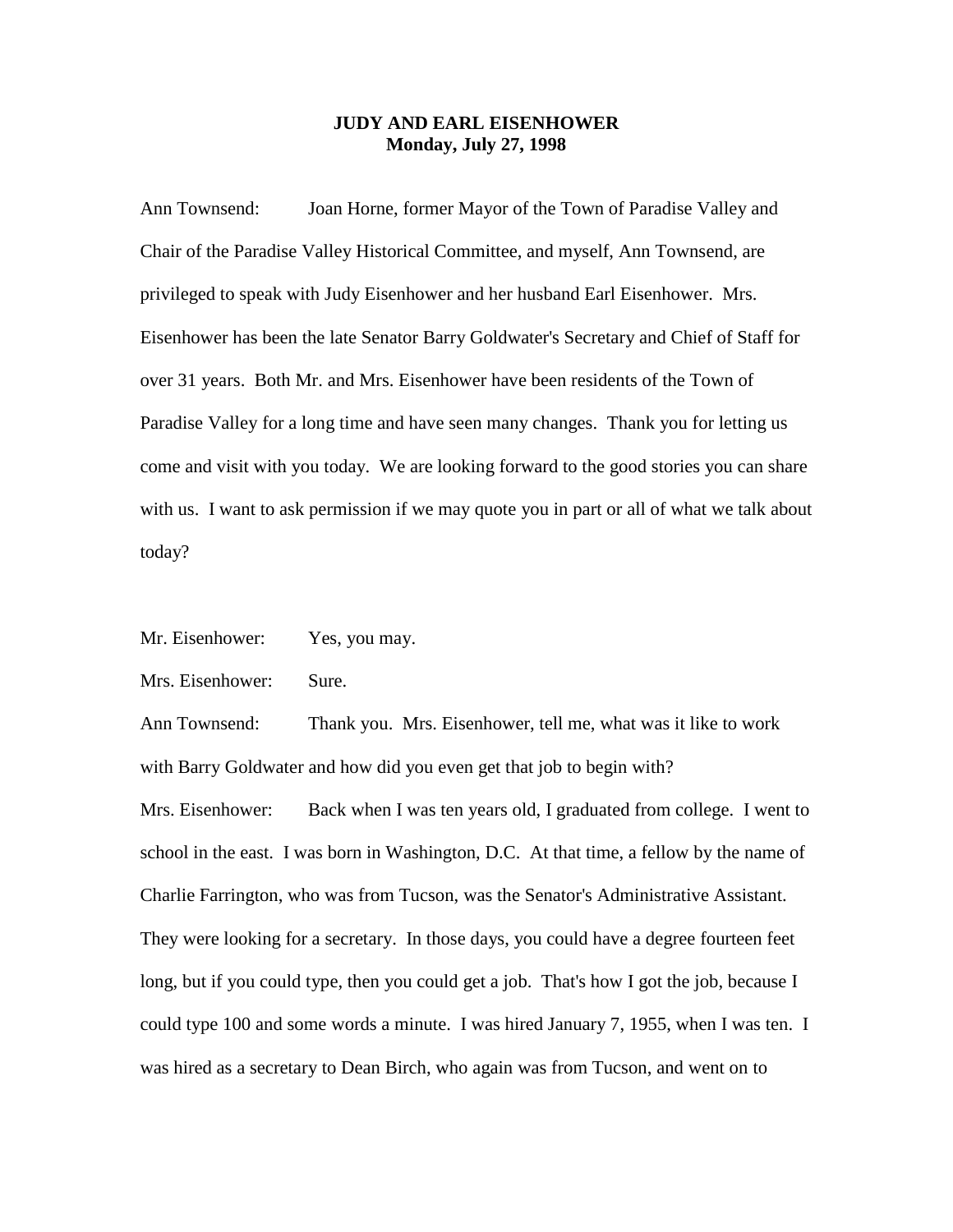become Chairman of the Republican National Committee. He was also a member of the Federal Communications Commission, and ended working for Incoset. Dean had a long career in politics with the Senator, before and after his heart attack. In 1964, Dean became Chairman for the Republican National Committee when the Senator was running for President.

Ann Townsend: I'm sorry, you became Barry Goldwater's Secretary in 1964? Mrs. Eisenhower: Yes, in 1964, when he ran for President. I traveled with him. Ann Townsend: What kind of duties did you do besides secretarial work? I understand you were Chief of Staff also so you progressed very rapidly.

Mrs. Eisenhower: I handled the entire operation of the office. Between Washington, Tucson and Phoenix, there was 30 staffers. I ran the staff and assisted the Senator. I was intermediary or go-between the White House and all the agencies and departments. I handled the finances. You name it, I did it.

Ann Townsend: You took care of business out here so you basically had two homes. Because you were from Washington, D.C., it was very easy for you to adjust and know your way around.

Mrs. Eisenhower: Yes, that's right. In those days the city had streetcars. You could get around the city very easily. When I went to work for the Senator, the reality is I didn't know if he was a Republican or a Democrat. Arizona wasn't even heard of in the east in those days. I was asked by his Administrative Assistant what my politics were and I said I was Independent because I didn't know what the Senator was. I wasn't old enough to vote and when I was old enough, I registered as a Republican.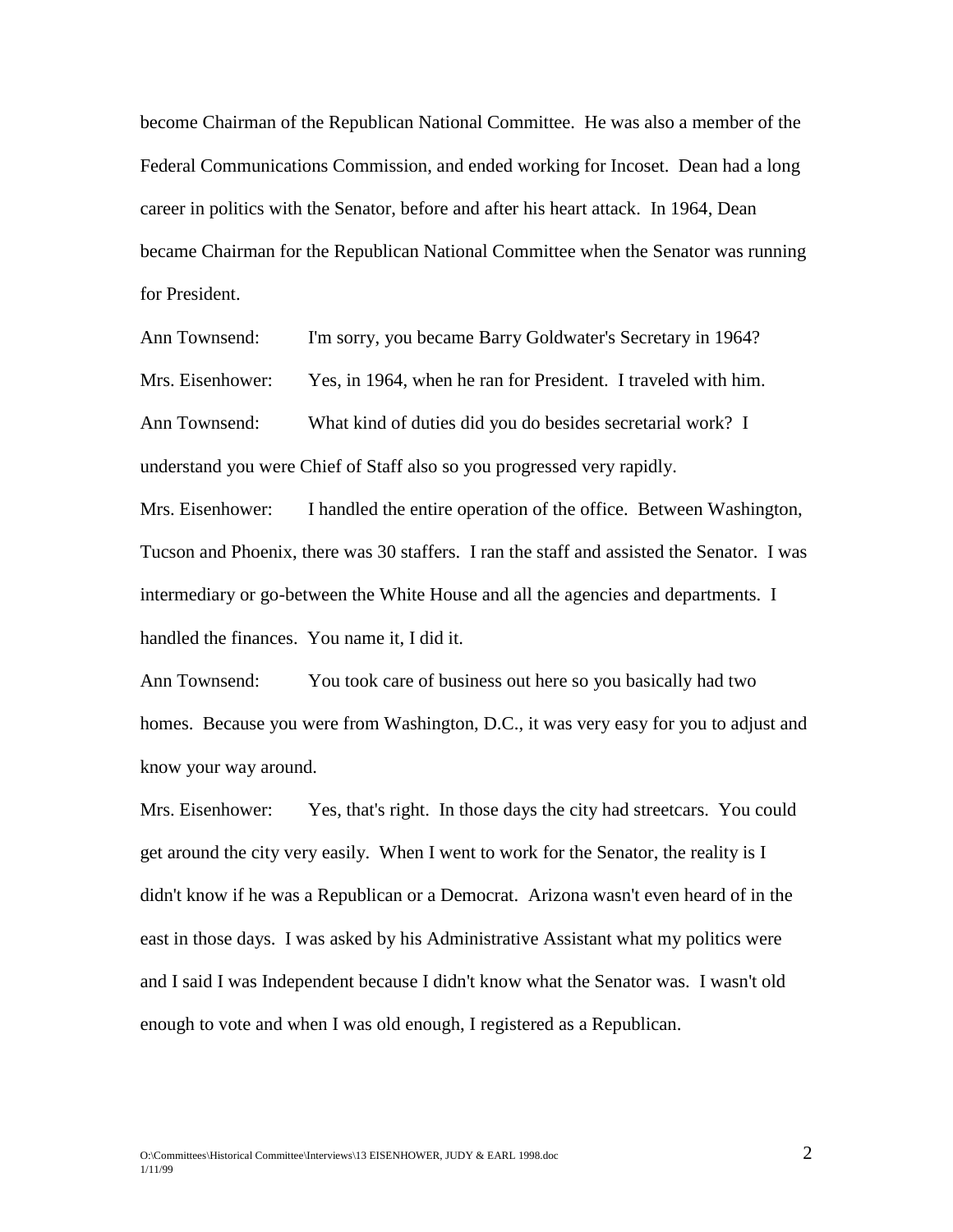Ann Townsend: You basically stayed his Secretary and Chief of Staff for the rest of his life.

Mrs. Eisenhower: He had several male Administrative Assistants. That was a man's job, being Administrative Assistant. The Senator offered me the job and I turned it down. I said I didn't think he needed a woman in that position. Finally, after a few years, I took the job. One thing that most people don't know about the Senator is that he had the first black employee in the United States Senate. They always called him a segregationist which is so far from the truth. He had a lady from Tucson whom the Senator put her husband through dental school in Washington. Years later, their son was an intern of ours as he was going to the same dental school as his father.

Ann Townsend: I'm sure people have often asked you and I can't resist asking what you think life would have been like if Barry Goldwater had won the election? Mrs. Eisenhower: Life would have been a lot different. We would not have had Vietnam, for one thing. It would have been a "back to the people" presidency. He was never one for big government and you would have seen a huge antenna on the roof of the White House for his amateur radio. He would have been a President of the People. He would not be grabbing government spending. He would have vetoed it all and it would have gone back to the people. When Earl's uncle, for example, was President of the United States, those were good years because he was a President for the People. Ann Townsend: That's what I was going to ask you, Mr. Eisenhower, if you were related to former President Ike Eisenhower?

Mr. Eisenhower: Yes, my father and he were brothers. There were seven boys in the family and no girls.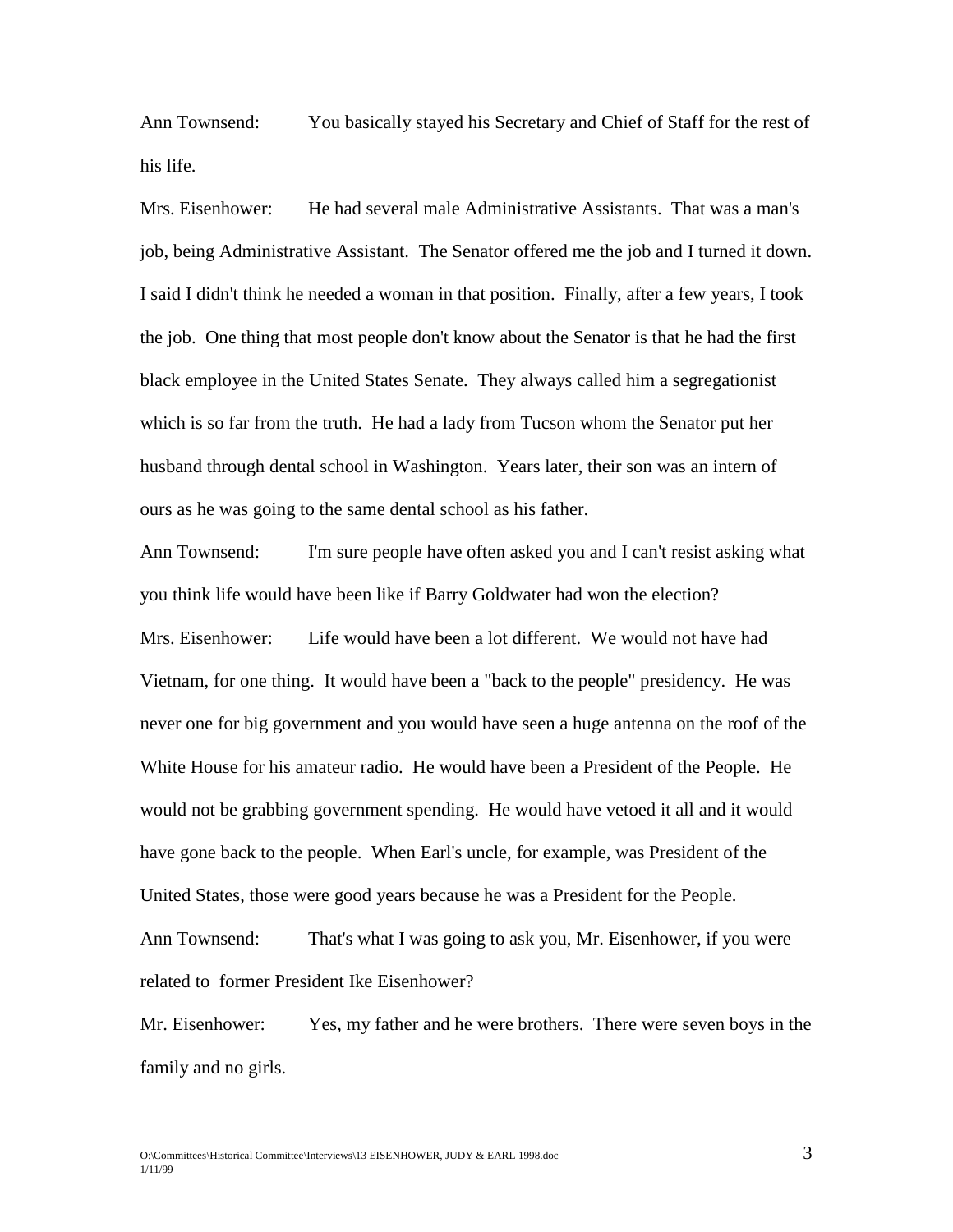Ann Townsend: You told me before we turned the tape on that you had worked with Senator Goldwater for 18 years.

Mr. Eisenhower: Yes, I did. In the 1964 campaign, I was his Assistant Press Secretary. Including cameramen for the TV stations, we probably had anywhere between 70 and 80 constantly. Some days, we were making five or six stops a day. When the campaign was over, I decided to stay here because I always wanted to live out west. Then Judy stayed with the Senator all those years when he was in Washington, from 1964 to 1968. In the meantime, I was busy with several jobs around here at Motorola fixing electronics. I married Judy in 1970. The Senator didn't want to lose her so he called me one day and asked me if I wanted to go back to work. I said no thanks because I had been there and done that and I didn't need to do it again. He said he would make me an offer, which was more than I was making. I worked in the National Archives, went to his staff, went on the Aeronautics and Space Science Committee. In those days, we were discussing what the space shuttle would look like. Then, when the Nixon thing blew up, I went back up to his office and worked there. I went to the Intelligence Committee and was on the staff for four and a half years. I came back to his personal staff and did speech writing and that kind of thing. In 1984, our son was getting ready to go to high school, and if we had stayed there for the duration of the Senator's term, our son Barry would have had two years of high school back there and two years here. Barry was enthused about sports, my wife and I thought it was best that he had four years in one high school. Judy stayed in Washington and I worked at the local Goldwater office on 44th and Camelback. I stayed during the duration of the period when Barry attended high school. We have seen a lot of changes not only in the United States Senate, but out here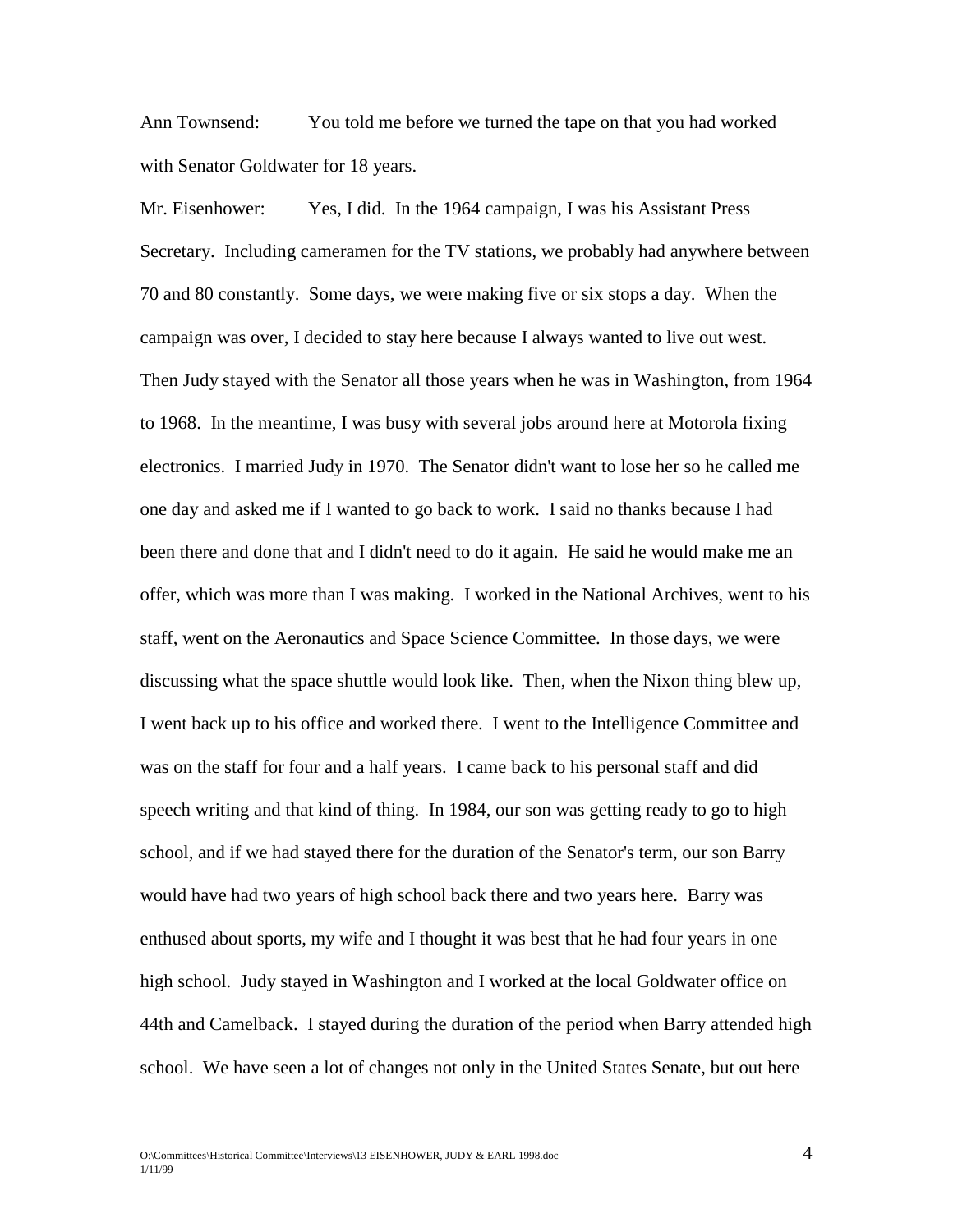as well. In 1964, we went to the Senator's house. The front steps looked out towards Lincoln Drive. Across the driveway was a block wall about two feet high. On top of the wall, he used to have a metal target to shoot at, because there was nothing directly north of his house that you could even hit with a gun. Lincoln Drive was a dirt lane at that time.

Joan Horne: When I visited here in 1968 from New York, I saw Lincoln in that condition before it was widened.

Mr. Eisenhower: In 1964, Jack Stewart owned the Camelback Inn before he sold it to Marriott. He gave us free run of the place on election night. I was there for two weeks. After it was over, they had built a new addition on the backside of the main building where Jack had moved his offices. His old office was in the Bell Tower in front. He gave that to Judy and the Senator to use it as long as they wanted. We must have had 14 sacks of mail between and after the election. The Senator was such a stickler that all of them had to be responded to somehow. We had a couple of people just to open them. Ann Townsend: What was the general feel of the letters?

Judy Eisenhower: A lot of them had money in them. They all had voted for the Senator.

Earl Eisenhower: In the late '70's, he and I went to hear a speech in Washington, DC. Some lady stopped him and said, "I voted for you in 1964." And I told him, "You know, Senator, if one more person says that, I'm going to demand a recount of 1964." We used to hear that all the time.

Ann Townsend: A lot of people had heard of him and voted for him. I would think our country would be in a much better frame of mind today.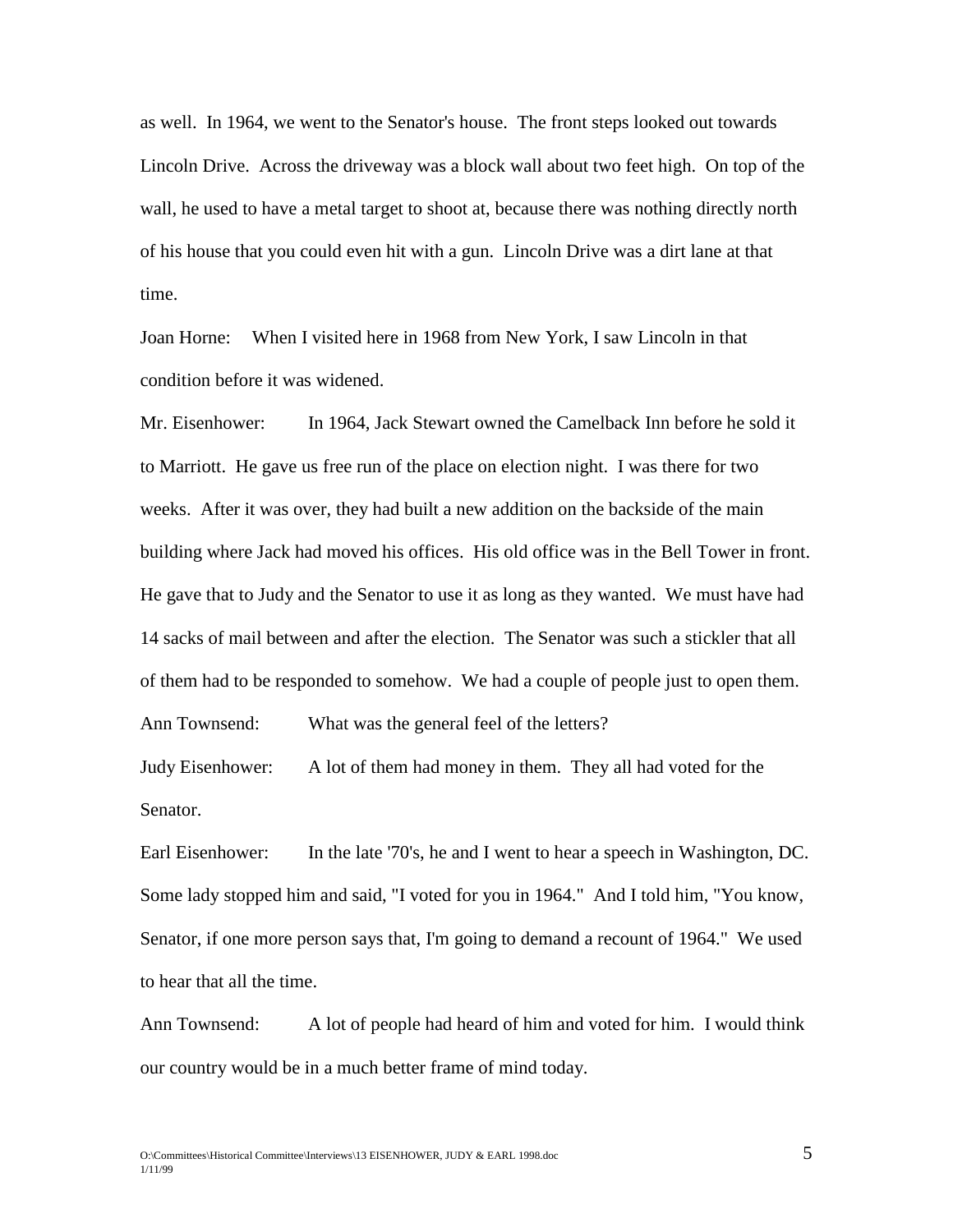Earl Eisenhower: Yes, I agree.

Ann Townsend: I forgot to ask you your father's name?

Earl Eisenhower: My father's name was Earl. I'm the youngest of the brothers. After I was born, I got the last name to carry on the name because our family went from all boys to all girls. The name is gradually dying out. I got the last name, you can have the first name. So I was named after the Senator and his grandfather. That's how he got his name.

Ann Townsend: Any other anecdotes you would like to share with us about Barry Goldwater and your working with him? Anything you want to share will be treasured. Judy Eisenhower: He was the best person to work for. I'll never forget one day, I used to do his military academy appointments. I was the first one to do his Air Force Academy appointments. He was obviously very pro air force. The decision came down to allow women in the military academy. He and I really went around and around on that one because he said his criteria was as long as they could be up the three-foot rope, they could enter the academy. He and I went around and around on another one of these because he said he didn't mind if his wife was appointed as long as she got home in time to cook dinner.

Earl Eisenhower: He said that on the "Dinah Shore Show" one time.

Judy Eisenhower: He was definitely a man's man. Although I've got to say one thing he did do as far as women were concerned -- he trusted them. He obviously had to because that's why he had me around for so long. He definitely believed in equal pay. As a matter of fact, I was the highest paid female on Capitol Hill because it was definitely a man's world on Capitol Hill and the highest paying jobs went to men and women did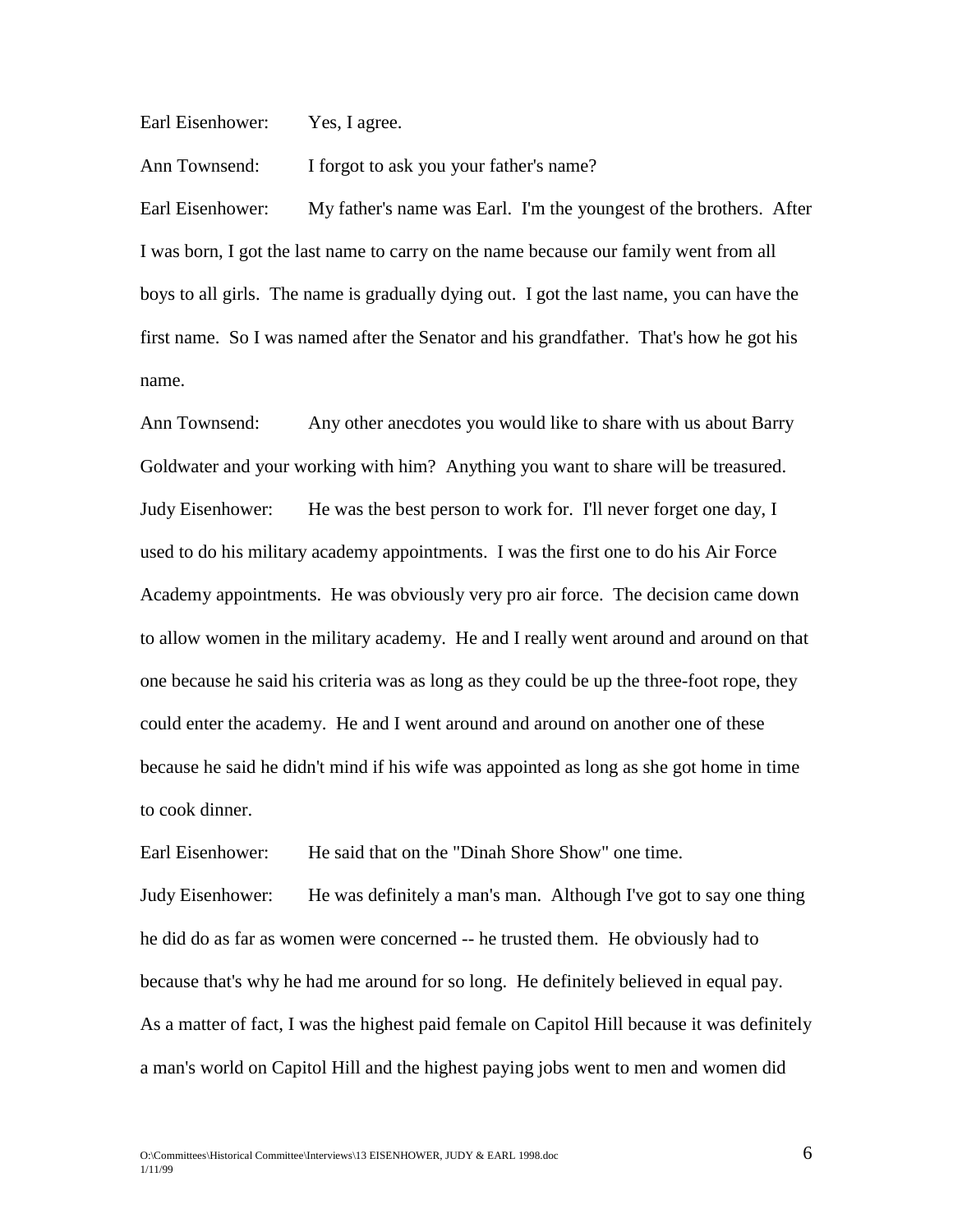the menial jobs. And they got away with it on Capitol Hill because they passed laws to exempt themselves. Congress exempted itself from every rule there was. You had a job and you get fired, you had no way to protect yourself. Capitol Hill is not a place I would recommend anyone to go to work for longevity. It just doesn't happen. We did not have then what we have today. Of course, he believed in equal pay. We had very little turnover. Many people wanted to go to work for him because he believed in that and he was a good boss. He gave you a job and he expected you to do it. He did not hang over your shoulder and say, "Did you do this, did you do that?"

Ann Townsend: I get a sense that he may have been tough, but you knew where you stood and he was fair.

Judy Eisenhower: Oh, he was definitely fair. You never knew where you stood with him. He would never compliment you -- never. But we grew up in an era where people didn't compliment. The only way you found out you did a good job was from somebody else. His children and Mrs. Goldwater used to tell me, "Judy, don't you ever leave." He was a gadget man. If there was a new gadget on the market, he had to have it. His car, for example, looked like the cockpit of an airplane. Earl had to redesign the battery and it was a huge thing because of all the gadgets there was in the car.

Earl Eisenhower: In March 1968, I drove it from here to Washington, DC. It was an AMS, and experimental model of American Motors. They only built about 1800 of them. We got up to Happy Valley Road and the thing blew up. They towed us back to the garage to fix it again. We started out again and when we got to Fort Leonardwood when I heard my uncle had died. (President Eisenhower) I called Judy from Fort Leonardwood, which is where I had taken basic training. We got to Breezewood,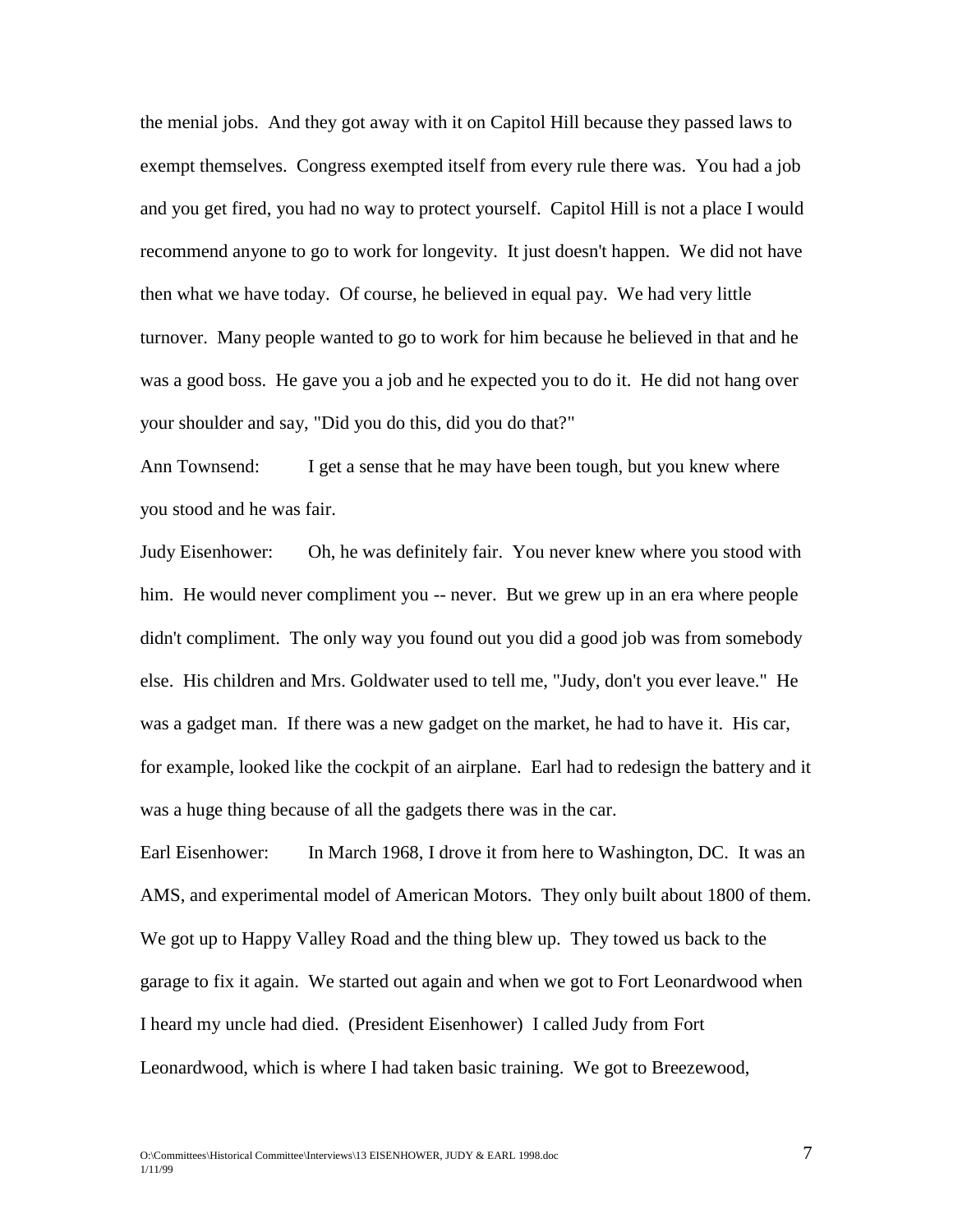Pennsylvania, which is on the Pennsylvania Turnpike. You get off there and go south to Washington, DC. The car broke down again. Here we are in Breezewood, Pennsylvania, trying to find an alternator. It was Saturday afternoon. It was snowing and cold. So finally, we had to put a truck alternator in the car, with a truck battery. If he didn't run it every day, we had to put a triple charge battery charger on it every night because he had so many instruments in that thing. Even though they took a couple of milliamps of power, the combination of them together, took up quite a bit. At one time he had two HAMM radios in the car. He had a telephone in the car and he was going to put something else. I told him if he put one more thing in it, the damn thing would look like a porcupine.

Ann Townsend: Did he install these himself?

Earl Eisenhower: Not all of them, but most of them.

Judy Eisenhower: We were very friendly with the local Radio Shack people and the local people who repaired cars. We would call and say, "We're bringing the bomb over, or, can you come and tow the bomb," and they always knew what it was. He was Mr. Gadget. He built things. After '64, he and his son Mike built a television from a kit. Earl Eisenhower: His first catalogue was from a company called J.C. Whitney, out of Chicago. Never give him a catalogue. He found something he would want to put it in the car. We were constantly kidding him saying, "Here's a new gadget, just take the car down and get it installed."

Judy Eisenhower: He ordered everything out of a catalogue. Christmas presents for me and his mom.

Ann Townsend: I do too, I hate shopping.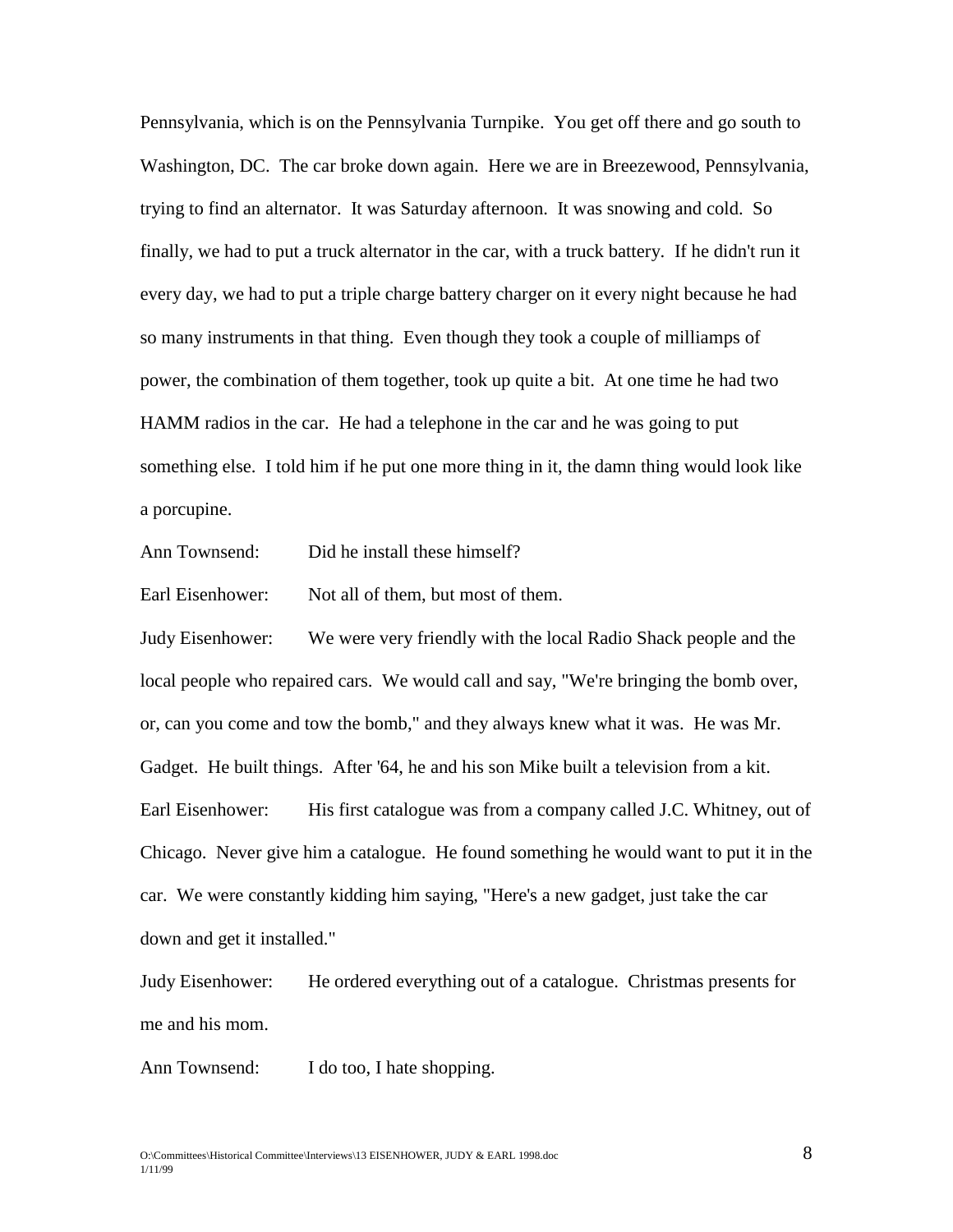Earl Eisenhower: The one thing I found out early on about him is that I never tried to give him my opinion of what I thought should be done. I always gave him a paper with options. If you do this, this will happen; if you do that; that will happen. I gave him as many options as you could possibly think off, particularly when I was on the Intelligence Committee. He was Chairman of the Committee and he had to make some decisions. You just didn't say to him and say, "Okay, here's what you gotta do." You didn't put him in a corner and say this is the only way to go.

Ann Townsend: Oh, no.

Earl Eisenhower: One thing used to tickle me. When we were in the Committee hearings, I would sit right next to him and his Staff Director, and the other Staff Director would sit next to the Chairman. Our first Chairman was Daniel Inove from Hawaii. Goldwater was Vice Chairman. He was so vain about his hearing that he wouldn't wear his hearing aid. But rather than shout in his ear, I would write notes and say, ask this question ask that question. That was his one hang up in life. I don't know if he thought he was getting old, but he wouldn't wear the hearing aid.

Ann Townsend: He just wasn't perfect.

Earl Eisenhower: I just don't know what possessed him. That was just one little idiosyncrasy that you had to work with. You had to learn real quick and know which questions had to be asked.

Judy Eisenhower: Mrs. Goldwater (Peggy) was deaf and she had vertigo. She was totally deaf in one ear and had a hearing aid. He would get upset because he would have to shout to her. I think that's why he wouldn't wear a hearing aid because she wore one and he denied he was deaf but he was worst than she was.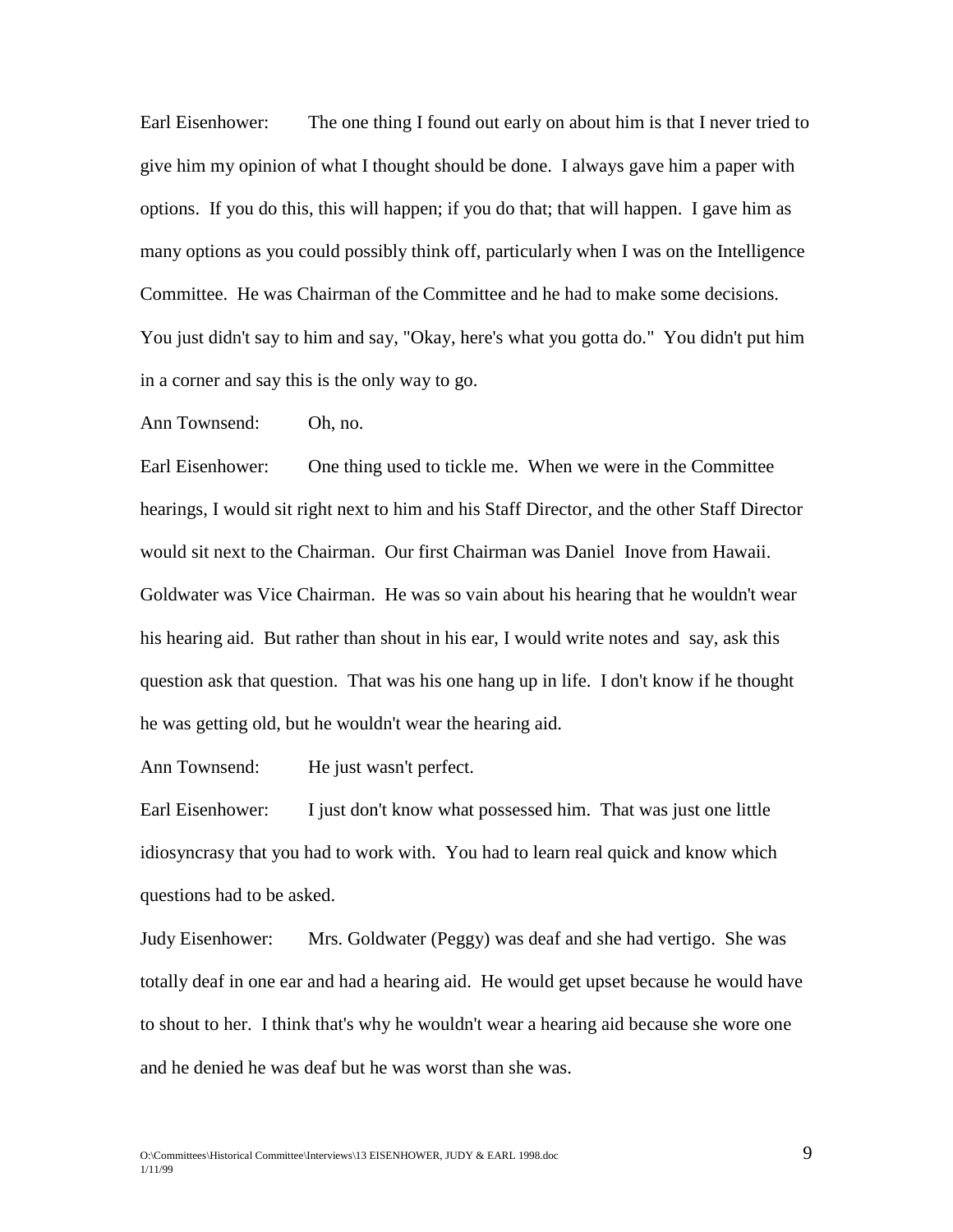Earl Eisenhower: If you would pick him up at the airport, he would sit up front in the passenger seat, with Mrs. Goldwater in the back seat. They would start talking and neither one heard each other. It was ridiculous.

Ann Townsend: It was a shame because in those days hearing aids were quite visible. Now they are so small, people don't know that you have one.

Judy Eisenhower: You couldn't tell Mrs. Goldwater had one because of the way she had her hair. He was so vain that he wouldn't wear one. He never whispered and he never wanted his staff whispering. If he caught you in the hall whispering, you were dead meat.

Ann Townsend: He thought they were talking about him?

Judy Eisenhower: It wasn't that. He felt that if you spoke, you spoke to everyone. If you had a problem, it had to be solved. That's how he ran his staff.

Ann Townsend: Is there any questions you want to ask them, Joan?

Joan Horne: Not really.

Earl Eisenhower: He had a great love of flying. He probably was qualified to fly close to 200 different air crafts. One thing he liked to do every time there was a Republican President is have an air show in opposite years. He would get the President to appoint him his personal representative in the air show. So he would get an Air Force airplane and take off to Paris or London and spend a week there. When he would take Mrs. Goldwater, we would get up with him at 5 o'clock in the morning, get dressed, eat breakfast and go out to the air show with him. We would spend the whole day at the air show with him. Usually with his military escort officers. Mrs. Goldwater would sleep in until noon. Then she'd get up, have something to eat and get cleaned up and gradually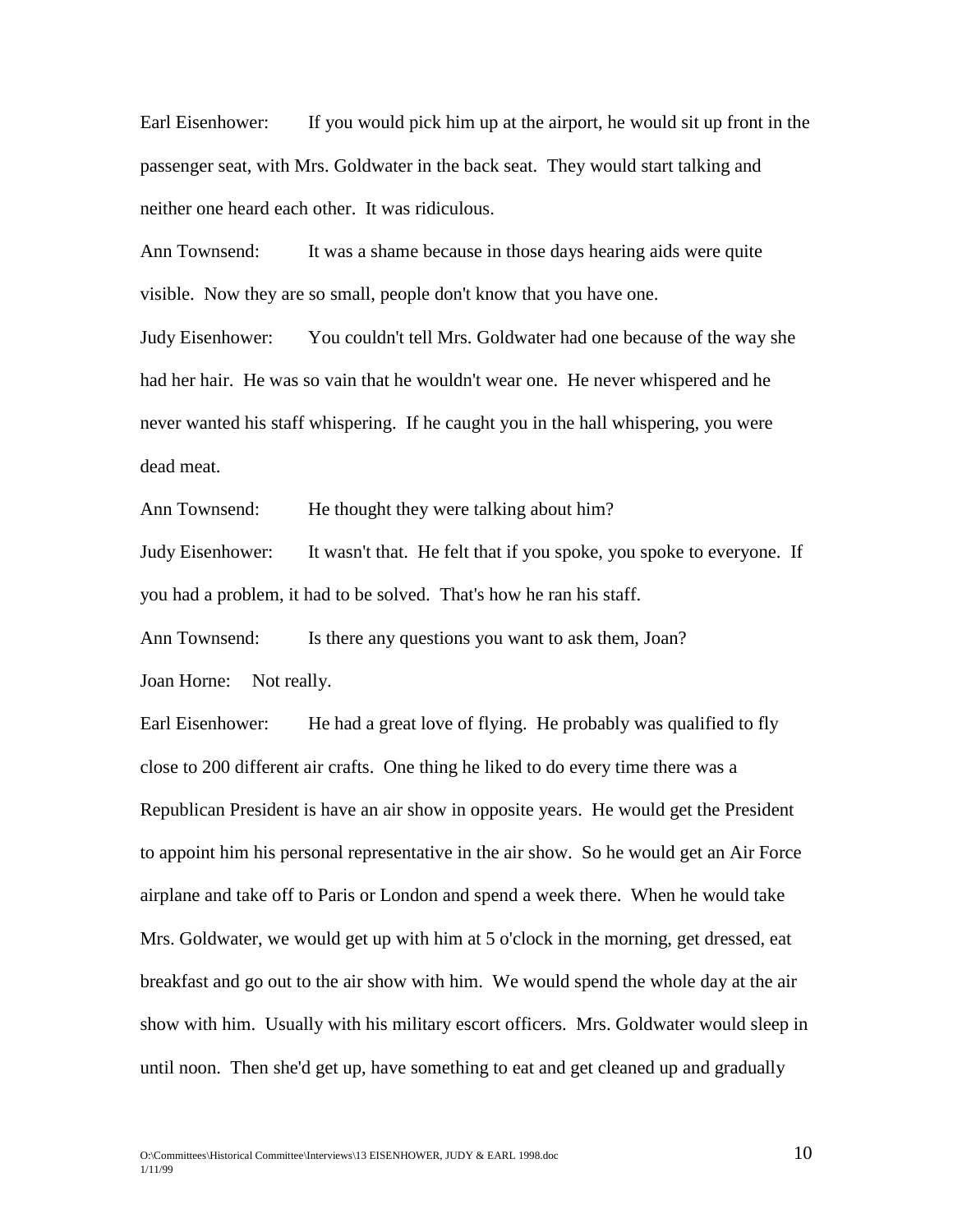work her way into the day. Then we would come home from the air show, the four of us, and get cleaned up and go to one of these hosted dinner parties in Paris. But after all these dinners, we would get back to the hotel, and go to the bar and have a drink. It would be about nine and nine-thirty and he would say, " so long kids I'm going to bed." Judy and I then would take care of Mrs. Goldwater, which was still early for her. So we would stay up with her until one or two o'clock in the morning, then we would go to bed and have to get up at five. We got home, we were frazzled. He could travel all the way around the world with a brief case and no money. Because he would go to bed at night and wash out his underwear and hang them in the window to dry. But you would look at him and the next day he was immaculate. I don't know how he did it. One garment bag and a briefcase and he'd go all around the world.

Joan Horne: I'm pretty good, but I still can't do that.

Judy Eisenhower: She was different. She'd take ten pieces of luggage with her. Earl Eisenhower: If she would go up to New York for the weekend, leave Friday afternoon and come back Sunday morning. That's two nights. She'd have at least four pieces of luggage. She took everything. I don't know what she took and I never asked. It was just night and day between the two.

Judy Eisenhower: She was always impeccably dressed.

Ann Townsend: Was there anything during his tenure as Senator that was very challenging to him in the sense of really trying to push rightness to the forefront? Judy Eisenhower: The Senator was always very pro military. He would always go to them and ask what they needed. Would you like such and such an airplane? They said we don't want it, we don't need it. Well if it's built in somebody's home state, and then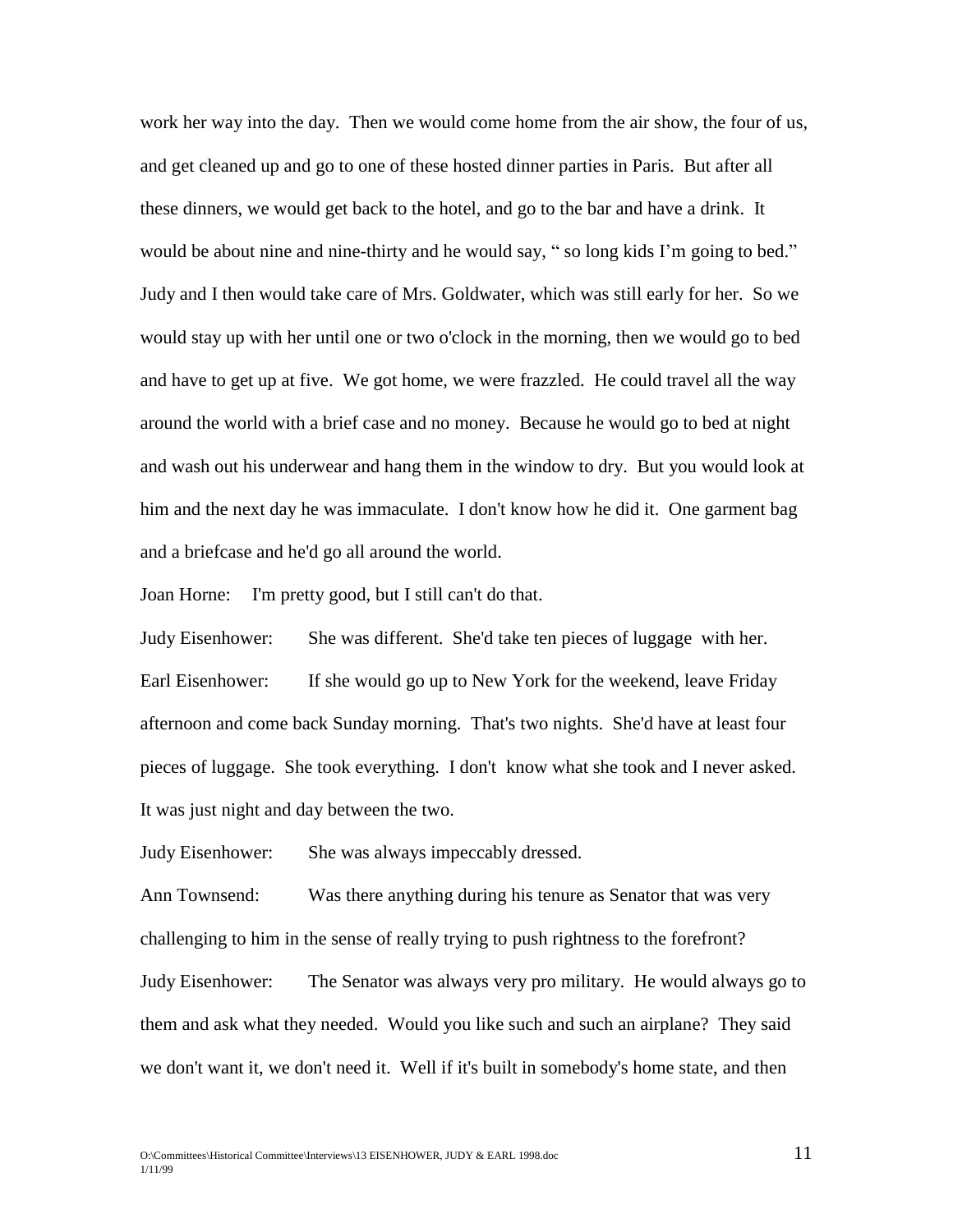they're going to lose it, they're going to fight for it. This model was built in his state, in Long Island, New York and the Air Force didn't want.

Earl Eisenhower: The first protocol on the Senate floor is basically to maintain calm among all those strong egotistical individuals. You never talk to them. You always address everything to the presiding officer. So if somebody comes up and wants to interrupt, he has to ask the presiding officer for permission and the presiding officer asks the speaker on the floor, "Would you yield the floor?"

Judy Eisenhower: The only time it got really bad was with Senator Margaret Chase Smith of Maine. Someone drew a picture of him slamming his fist on the desk. When we shut down the office, one wall was nothing but airplanes. To keep the maids from breaking them, he would have them sawed at certain angles and tack them on the wall. He used to cut it at various angles. He had a little plaque telling what it was. He had flown all those airplanes. He received many awards, such as the Wright Brothers Trophy, which is a sterling silver Wright Brothers airplane. He said take pictures of all of them and throw them away. I looked at him and said, "Are you nuts?" So all of those airplanes and trophies, like the Wright Brothers trophy, went to Oshkosh, Wisconsin. The EAA is there. The Experimental Aircraft Association. They built a Goldwater museum there and all his airplanes are there. A lot of the military stuff is here; the Air Guard has it. They came and got it and he said, "Do with it whatever you want." He also was a great builder of models. He liked doing things with his hands so he would stay out of trouble.

Earl Eisenhower: He built these car models that had 2,025 pieces in them. They were four or five feet long.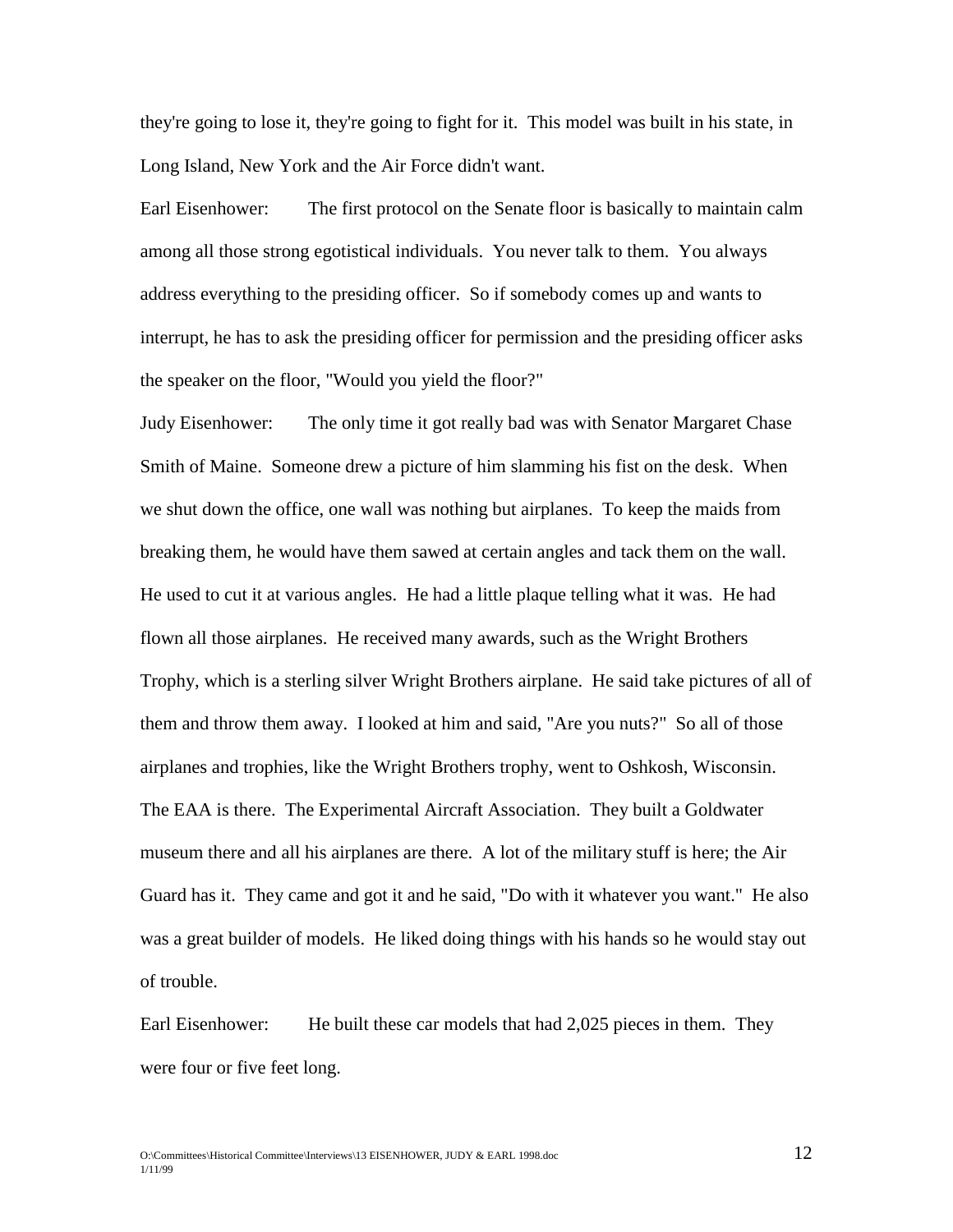Judy Eisenhower: They were encased in plastic cases, which was made for them. The arrived in a zillion pieces so they went by the wayside.

Ann Townsend: How did Senator Goldwater feel about how the Indians were and are being treated?

Judy Eisenhower: He had a great affinity for the Indians. He had a trading post on Navajo Mountain. Mrs. Goldwater would go along with him. Here is this lady from Indiana, prime and proper, in hiking boots.

Ann Townsend: Over and above the trading post, did he make any efforts to help the Indians advance themselves? What were his feelings about that?

Earl Eisenhower: One thing about the Senator is that he was never a particular leader on a specific piece of legislation, other than in his final years when he introduced the Reorganization Bill. His basic thing was a general philosophy of government, what he wanted to see done, and how he wanted to see it done. He was never out front leading a specific bill.

Ann Townsend: Central Arizona project?

Earl Eisenhower: That was one. He did what he could, but he was never a leader in one of those specific bills. That wasn't his forte. His forte was more the philosopher. Judy Eisenhower: Let someone else get the glory type.

Earl Eisenhower: He developed and maintained a philosophy of what he believed government ought to be.

Ann Townsend: And he tried to make sure that all followed that philosophy.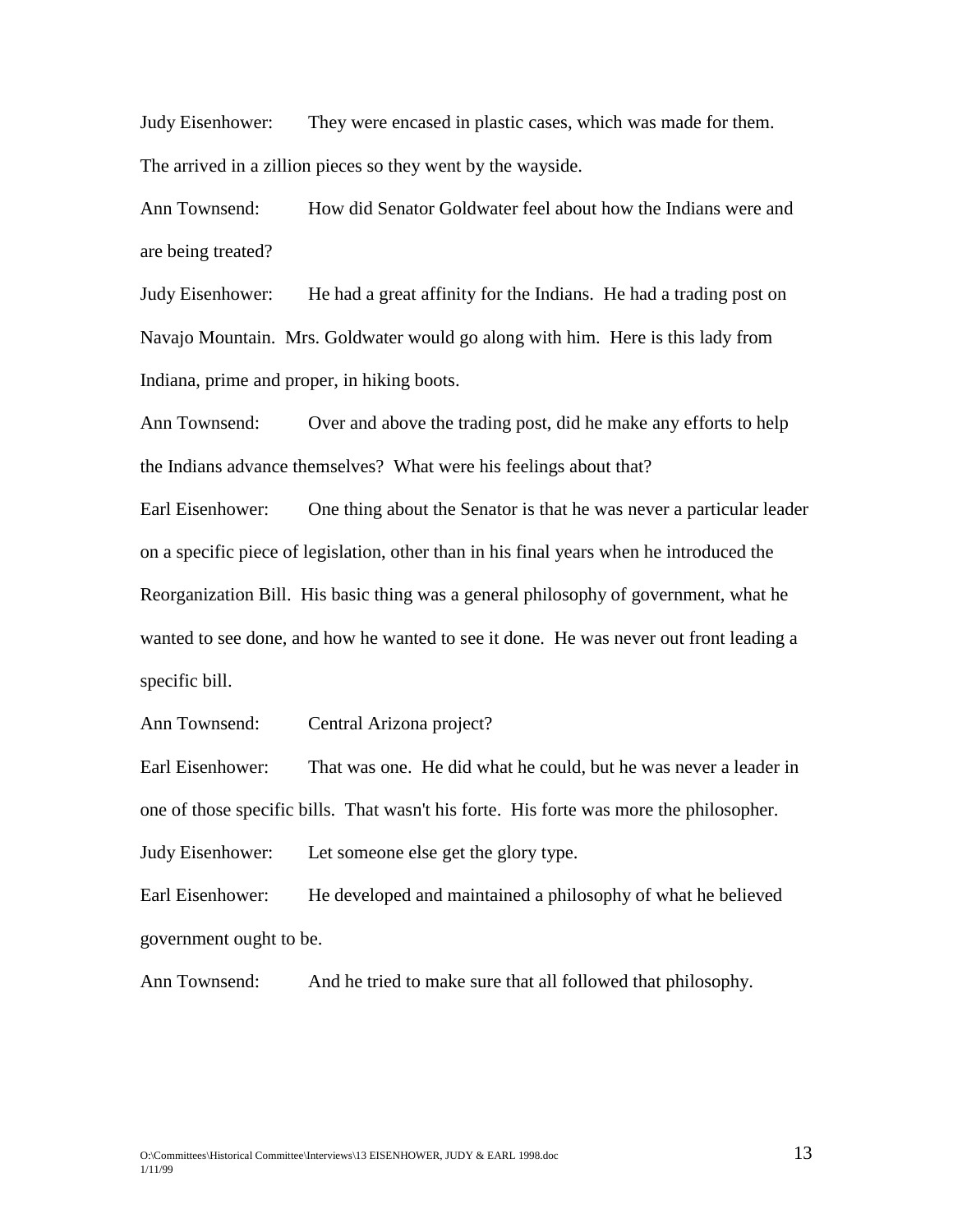Earl Eisenhower: And every bill that came along had to measure up to his philosophy or he wouldn't vote for it. That was his yard stick of how he approached legislation.

Ann Townsend: An idealist.

Earl Eisenhower: When you speak about the Indian thing, I think the one thing that perturbed him, when it came to the Hopi's, was the partitioning of the joint use area. The struggle is still going on to divide that land that is in joint use and now it has to be divided between the two tribes. People moved on. There is still some problems that have to be resolved there, but I think he had more bad feelings because of the bad feelings between the two tribes that was engendered by that piece of congressional legislation that divided the land. All that land up there was created by Executive Order, not by creed. The Navajos didn't have a pure right to it. So that's why the division. The dividing of the land became such a problem between the two tribes, and still it is to this day. I think that disturbed him more than any other Indian affair that I could think of. If you went to his house and visited his dark room (which I did many times), he had a camera that made negatives that were 4 x 5, and that's what he did all his Indian portrait work from that camera. He had it all organized by tribe. If you wanted to see some Yavapai's, he had a rack of negatives of Yavapai Indians. If you wanted to see the Chimilaya's, which are Colorado River Indians, then he had a stack of Chimilayian Indian photographs. All the other Indians, every tribe in the State, he had. As far as I know, either his son has them, or it is now with the Foundation.

Ann Townsend: Did he ever talk about or dream that the Indians should never be on reservations?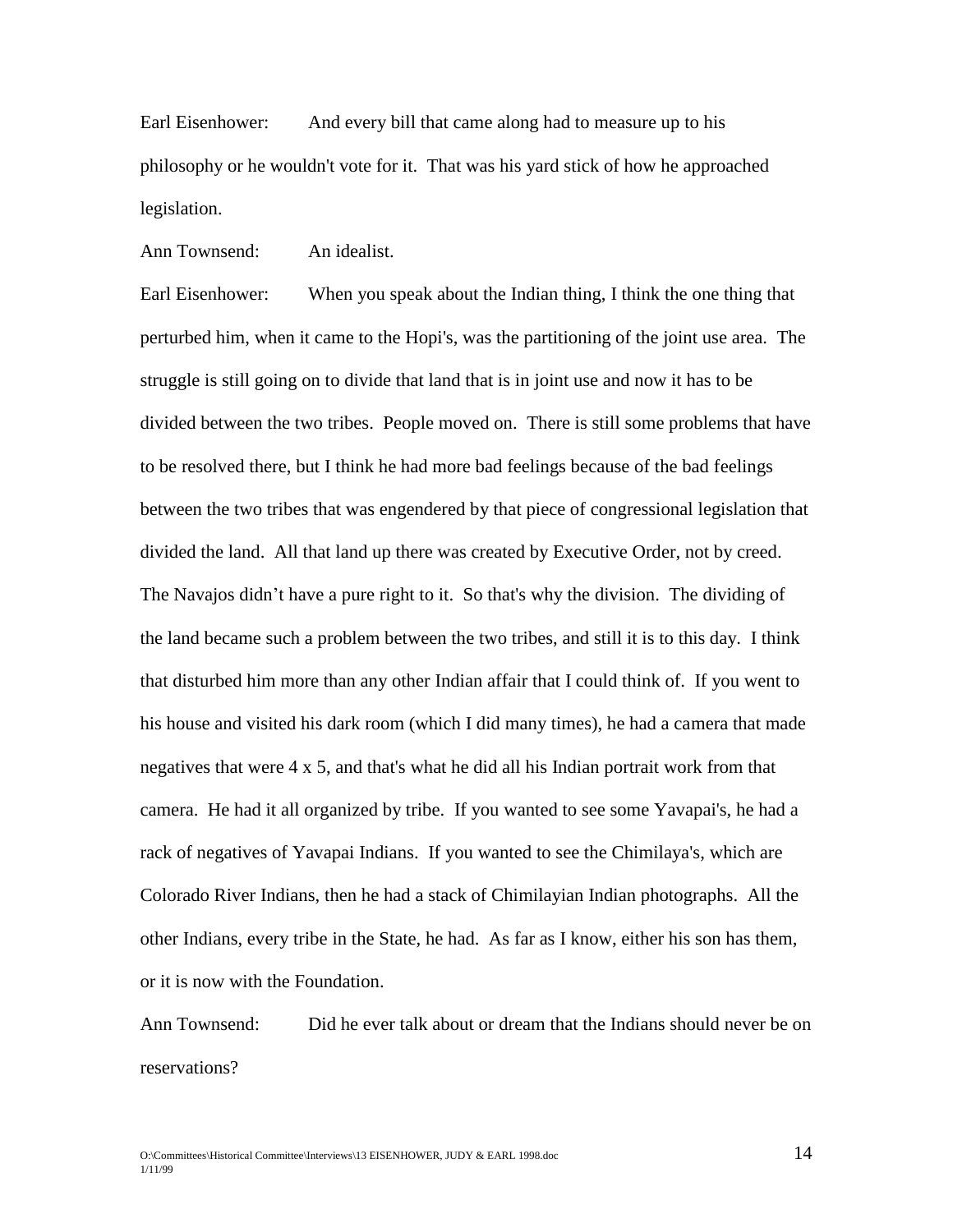Earl Eisenhower: We had that discussion. I don't think either one of us came to a conclusion. But we did discuss that. He wrote a letter to the Historical Society. It was basically how Indian policies in the United States government fluctuated back and forth for so many years. You're putting them on reservations, signing treaties with them, or assimilating them all in normal society. A policy went back and forth for many years. At one time, to run the reservations they hired Baptist or Methodist Ministers to be the head man on the reservation. You can imagine the feuds that that created. This was back in the 1880's or 1890's. It went on to about the 1930's. U.S. policy decided to deal with the Indians, instead of dealing with them on a tribal or clan basis, will now approach them to have a Tribal Council, much like the white man form of government, so we'll deal with the Tribal Council. The first Tribal Councils came in somewhere in the1930's. The Hopi's are still very much bound by their clan system, and the clan leaders are the ones who are the leaders of Hopi society. They have a Tribal Council. They have a President, a Vice President, and so on. Then you have the clan leaders who say we ought to go this way, and sometimes they go 20 different ways, depending on what the clans want and it becomes a real problem.

Ann Townsend: You're saying that even the Tribal Council does not go to the true leader?

Earl Eisenhower: No, in a large number of cases, they don't. I did some research on this and came to the conclusion that there was no right way or wrong way to deal with that problem because it was too far ingrained now to try to do anything about it. Ann Townsend: Do you feel that because they have such a different philosophy of life that it will be a long time before they can assimilate into white man society?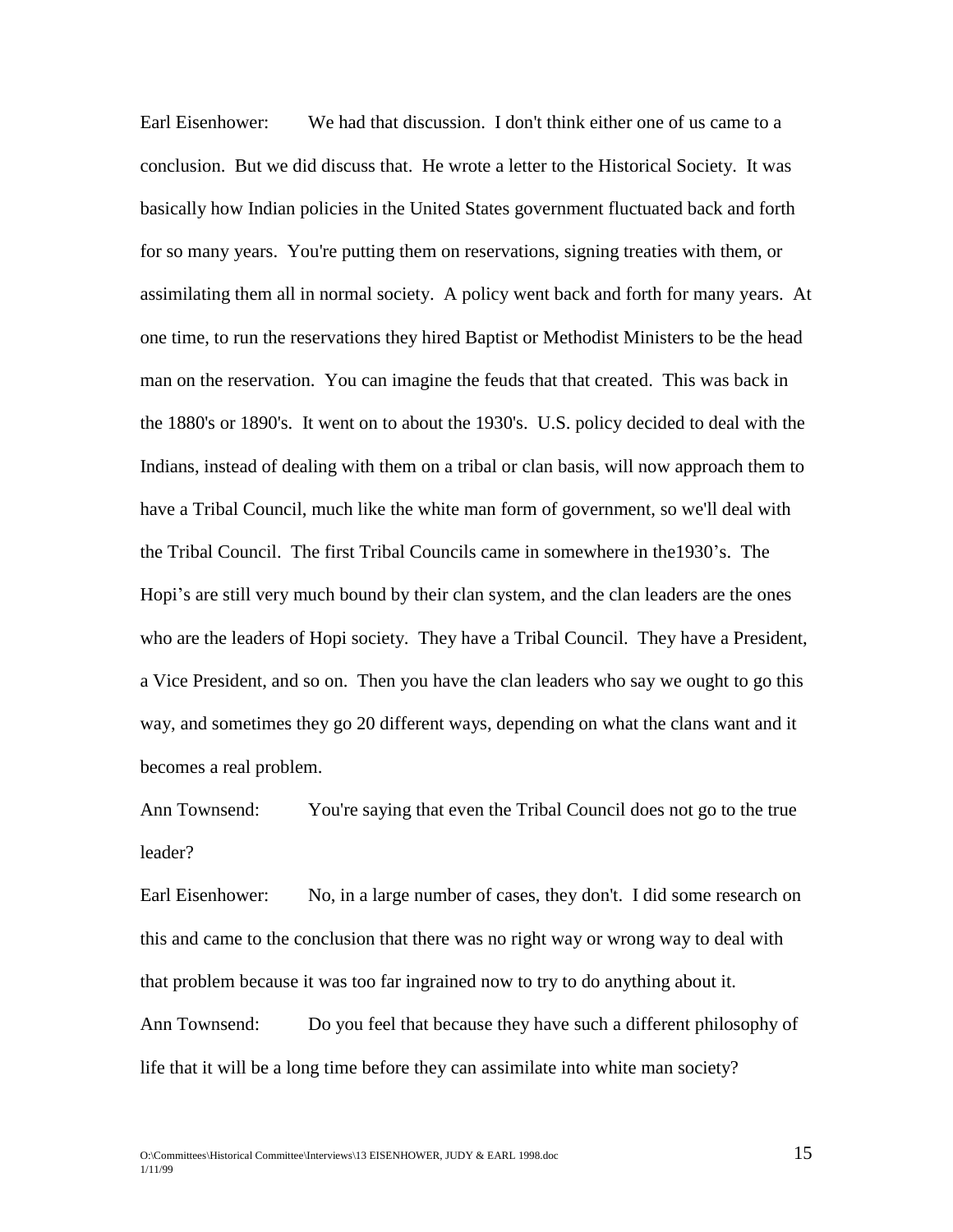Earl Eisenhower: I think that was some of the things we came up with. I think there was also the feeling that there is a certain affinity for the Indians and their life style. He had a lot of respect for them. I know the first time we went with him to Monument Valley; he wanted the Indians to pose for him for 25 cents. He said that you had to pay them because they thought they were providing you with a service by letting you take their picture, so you had to recompense them in some way.

Judy Eisenhower: We used to take them food.

Earl Eisenhower: Yes, sometimes we would give them food, canned foods, something like that. They would be very happy. The Senator was very much a stickler for that. You take all the scenery you want, but if you took a person's picture, you had to recompense them somehow.

Judy Eisenhower: An act of commission.

Earl Eisenhower: He had such an affinity for them which goes all the way back to his childhood when he was growing up with his mother, his brother and his sister. They were taught not only respect for the land, but for the people on the land. He used to tell us it would take two days to get to downtown Phoenix from Cave Creek. There were no roads, just went out across the desert. The old cars and the tires couldn't take much beating.

Ann Townsend: We talked a lot about Barry Goldwater and I would like to hear even more, so if something comes up as we talk next, please interject it. But, you had said you lived in Paradise Valley for almost 30 years, so you have seen big changes in the Town.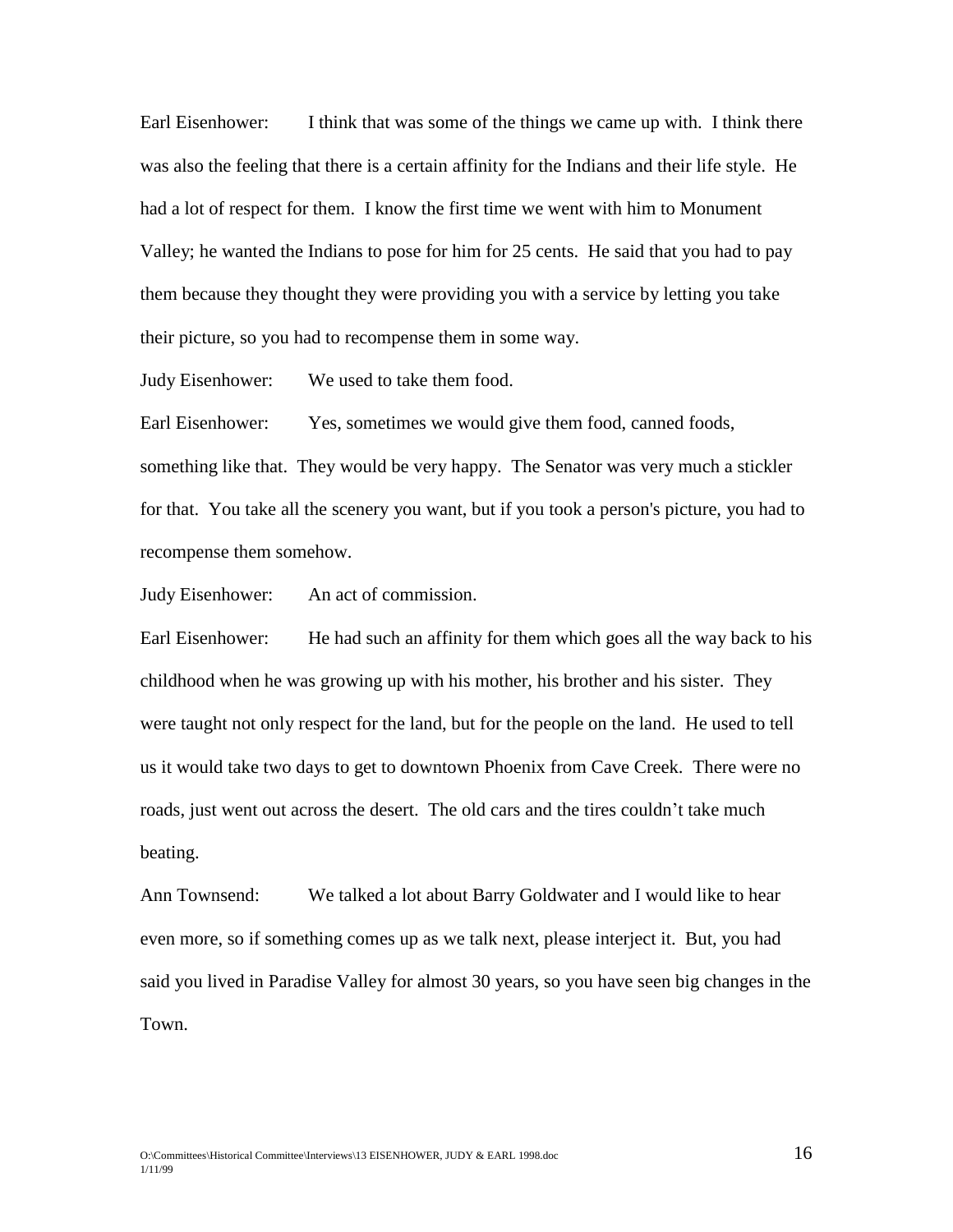Earl Eisenhower: Big changes in the Town and surrounding towns. I remember when you go from Phoenix to Scottsdale, they were separate distinct towns. You went out in the wide open desert before you reached the next town. Now you have to look at the signs to see what town you're in. You were either in the desert or in somebody's town.

Judy Eisenhower: And Camelback Inn sat out there all by itself. There were no houses around it. El Chorro was there, but that was it.

Earl Eisenhower: El Chorro used to be the school for the people who worked at Camelback Inn. It was where Judson School got started.

Joan Horne: I think one of the people we interviewed said it was the girl's school. (Henry Wick said that.) And then it became one school. It wasn't part of Judson, it was a separate school, and then they combined them to be coed on the present Judson school property.

Ann Townsend: That situation seemed to have lasted one or two years at the most. Earl Eisenhower: Mountain Shadows East was built and the West was just beginning to get started.

Joan Horne: Actually, they're two years apart. My mother lived in the East and that was in 1960 or 62.

Judy Eisenhower: Earl's sister lives there. I remember when Mountain Shadows was being built because he said, "Why would she want to live there." And I said, "Why not." You could pick up the phone, and the hotel would serve her and bring her whatever she wanted. She enjoyed that kind of living.

Earl Eisenhower: When we first came here, Jim Paul built Mountain Shadows.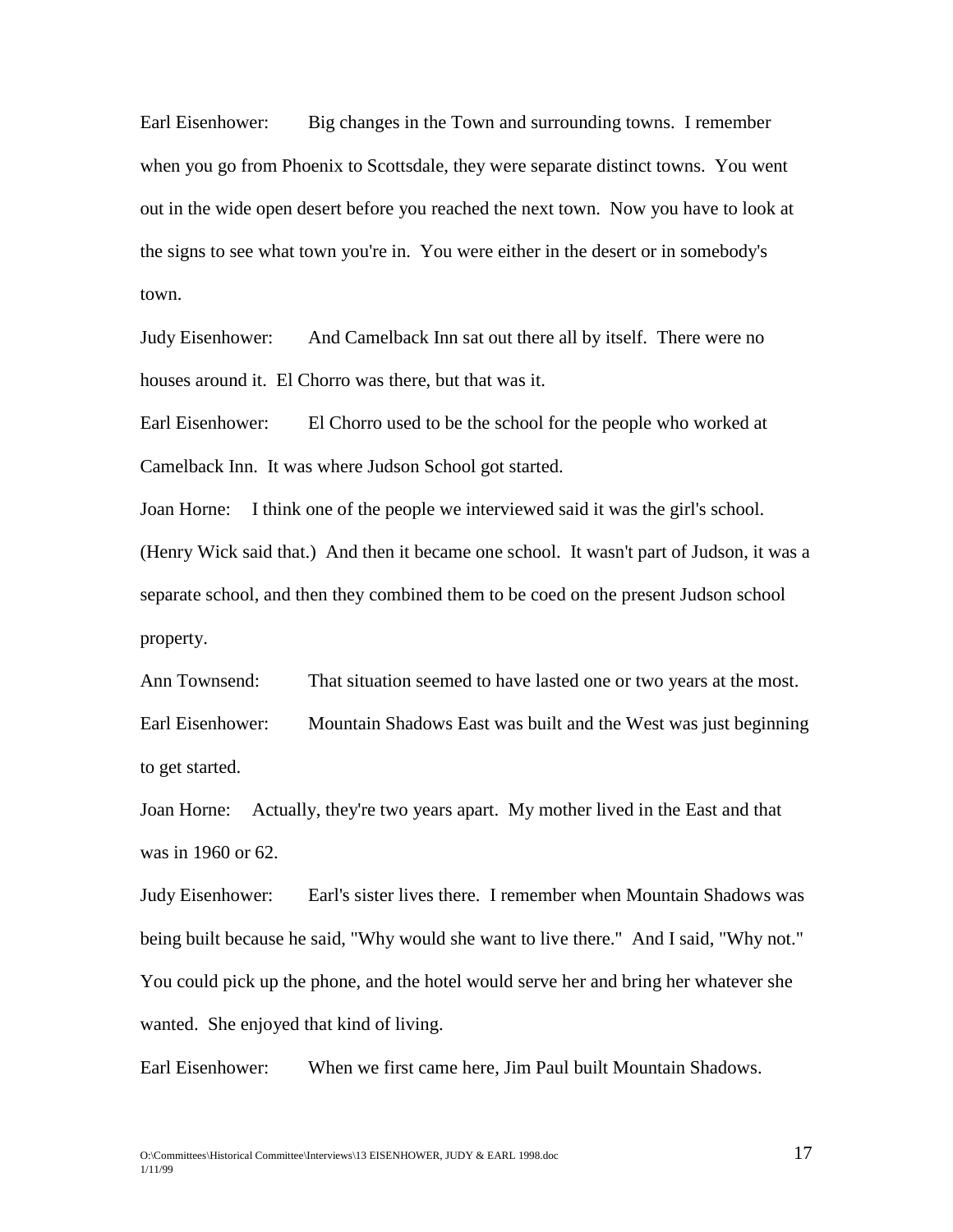Joan Horne: His first wife, his ex-wife, still lives there. I don't know Betty. I understand she's not well.

Earl Eisenhower: Jim is the one that built Rawhide. (I know that.)

Joan Horne: I like the open space of the golf course.

Judy Eisenhower: I house sat there on the west. I house sat there for six to eight months and loved it, right on the golf course.

Joan Horne: All the houses, except a couple on the cul-de-sac on the driving range, are on the golf course. We face Camelback Mountain.

Earl Eisenhower: Yes, that's right. I came to play golf there one day and you were out in back.

Joan Horne: Actually, we moved here in 1978.

Judy Eisenhower: When I was there, Del Webb still owned it. I was looking at Mummy Mountain, my front door looked at Camelback Mountain. I was right across the street from Dr. Case. His wife died there and we stayed in that house until they sold it. I liked living there, I enjoyed it.

Ann Townsend: You said you lived on Cheney until 1964? You'd been there a long time. Were you the only house around in that area?

Earl Eisenhower: 1970, when we got married. Our house was the third one built up there. The first one was next door to Jocko Conlan the major league baseball umpire. There is a question of whether Bob and Margie Reinhart was first.

Judy Eisenhower: I thought Bob told us he was first, Jocko was second and then we were third.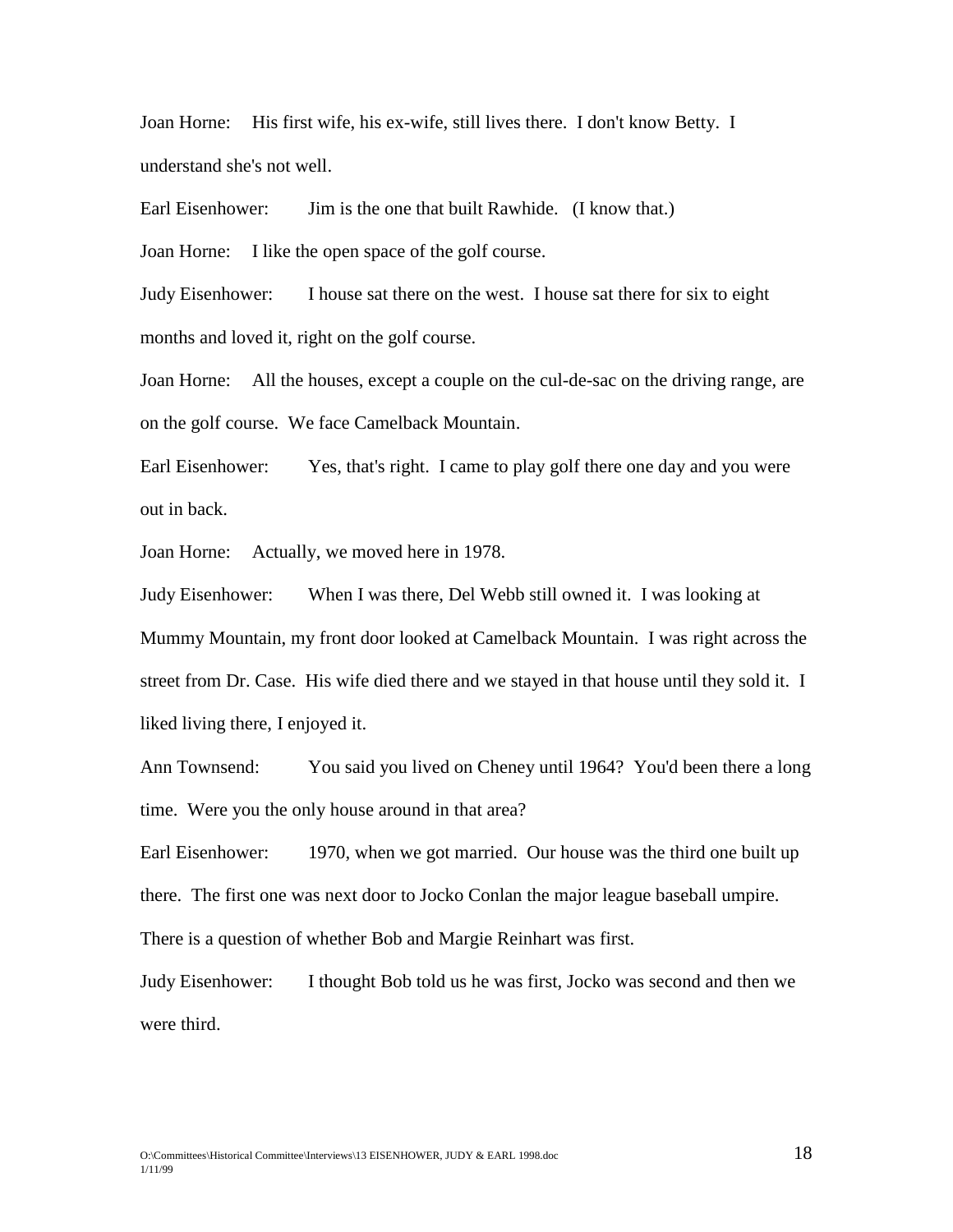Earl Eisenhower: That could be. They were all so close together. The people that originally built our house were the ones that started the Cork 'n Cleaver Restaurant. Peter Green and Tommy Flat. When we first bought up there in 1970, the Huntress house was the only one that was directly behind us. None of the houses further to the west of us and up the hill were there. There were some on Hummingbird and Quartz Mountain. The Andeen's house was there before we moved in. Every house has been either rebuilt or extensively remodeled along the entire street.

Joan Horne: The land is so expensive. The last time that somebody gave me a price was \$250,000 for the lot, not the mountain, the flat land. There are a lot of older homes, which people are buying for the acreage and they are tearing them down and rebuilding. Earl Eisenhower: That's what they did with the Reinhart house. There wasn't a piece of concrete left. The Foss' house. Joe built a house directly across the street from where we are. He lived on McDonald for awhile, too.

Joan Horne: He had two houses and he said whichever one sold first, then he would stay in the other. The Mountain Shadows house sold first. Do you know who Joe Foss is?

Earl Eisenhower: He was the Governor of South Dakota and a war hero. He was a Marine fighter pilot in World War II and got the Medal of Honor. He was the first Commissioner of the American Football League. He was president of the NRA, too. Judy Eisenhower: I lived on Capitol Hill. When I first was there, the guards were students. The elevator operators were medical students because they had to study at night. The guards during the day were law students. Then they wore guns and scared you death. And just recently, in 1983, when the bomb blew up in the Capitol, is when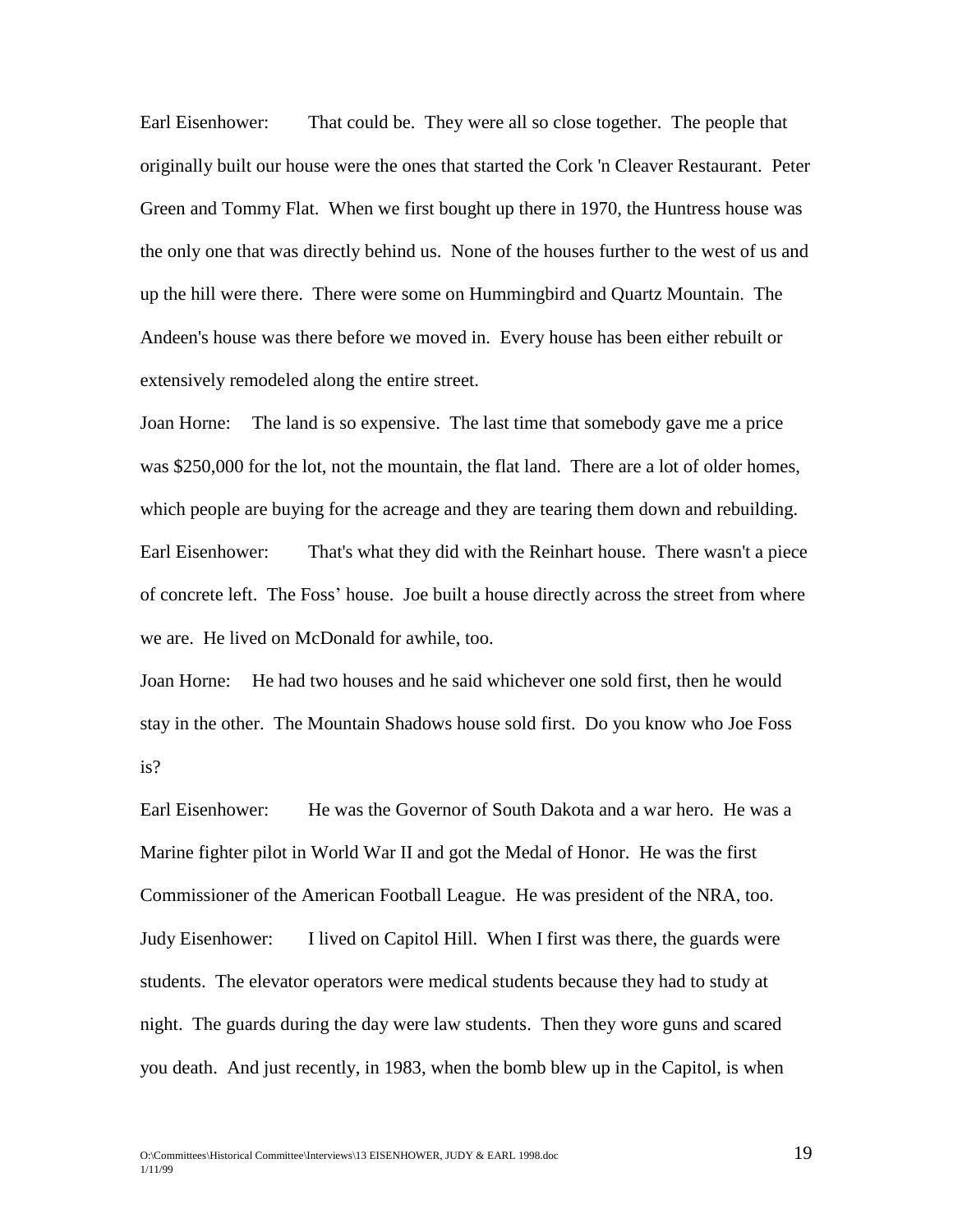they started hiring professionals. I'm not so sure they are all professionals. (They all are now.) In my day, you would go by any guard and they had their books open studying for a law exam. Your elevator operators were medical students.

Earl Eisenhower: They don't want to close down the Capitol.

Judy Eisenhower: The bomb went off right outside General Berg's office.

Earl Eisenhower: They left it in the restroom. They found one that didn't go off under a bench. To get food into the Capitol building, the trucks all have to go to a warehouse, where they open the truck up and inspect it. Then they bring the truck to the Capitol, they move the barricades and let them in to unload their goodies. That's how they changed that. Before, it used to be that anybody could drive right across the Capitol in front of the building. Staff used to park there.

Judy Eisenhower: I never used that entrance because that was the House side and we were in the Senate. There wasn't any point.

Ann Townsend: I was just there at the end of June for a wedding. I'd never been there. It's a beautiful city with beautiful buildings.

Judy Eisenhower: Did you go into the dome and looked straight up. I was up there. A friend of mine worked in the capital and he took me up there one day, all the way up to the top. When you've lived there as long as I did, people seem to take it for granted. I haven't been to the Grand Canyon in quite a few years. The Senator always went. He said if he ever had a mistress, it was the Grand Canyon. Every year he would take a group of his friends to what he called the Grand Canyon Hiking, Singing and Loving Club, of which they did neither. The bus would leave from Washington D.C. Earl and I were fortunate to go. Allie Carrie and Craig Boyton went with us. I'd have to arrange all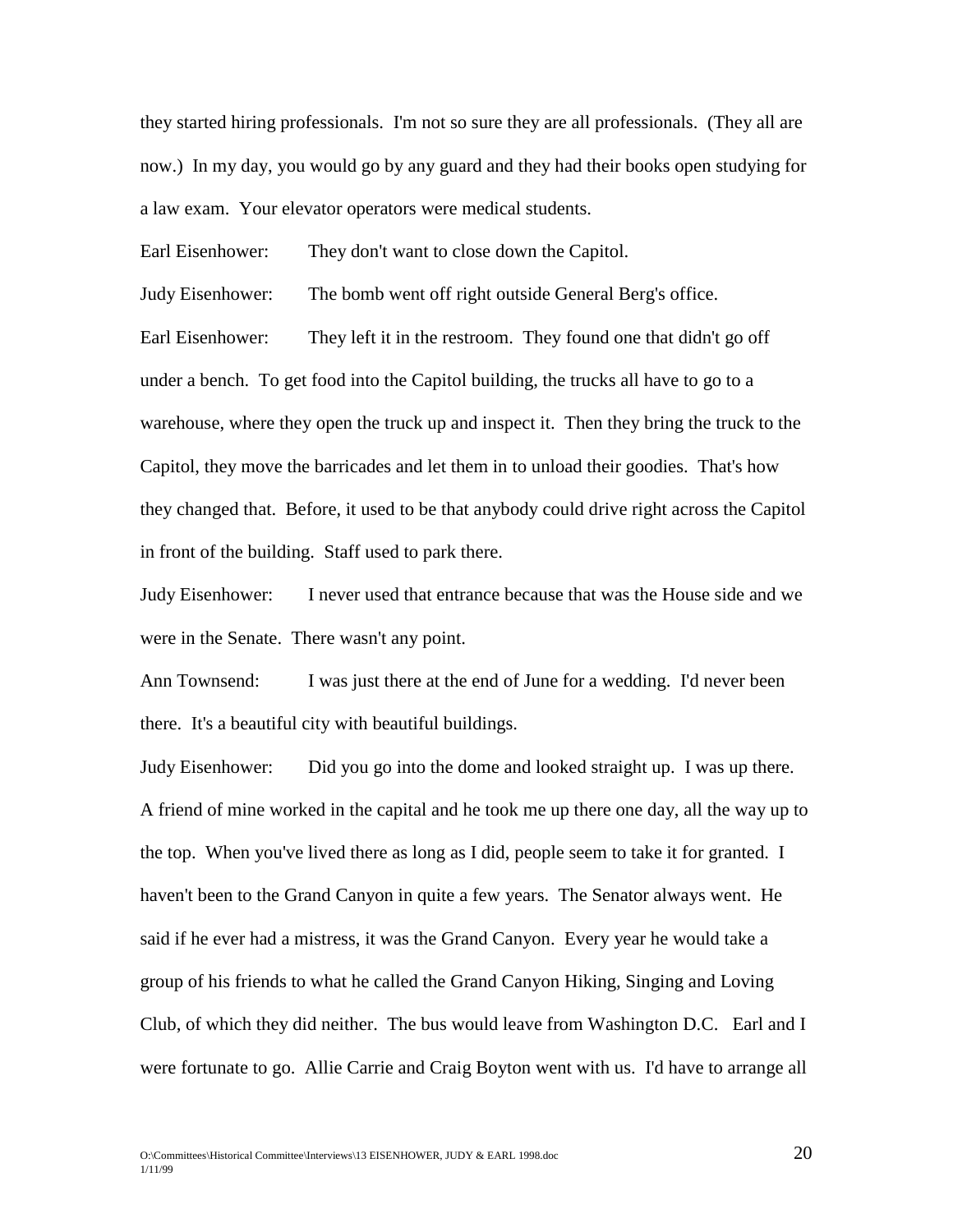the meals. They would have an outing. The Senator loves that Grand Canyon. He has some gorgeous pictures that he himself took. He would go up on a Friday morning, stop along the way and he would be the tour guide. He would be the historian. It is unfortunate that no one had a tape recorder because he knew the state. I was privileged in 1965 to 1968, to fly the state with him. We landed in corn fields and dirt roads. We stayed in every place in the state. Not much driving, but a lot of flying. Those four years were wonderful years and very educational for me because I learned about the state. Of course, you'd leave here and you'd come back and another road would be built. One day we were going to Chaparral High School. I remember Chaparral sat up there and you could see it for miles before everything was built around it. You always had to advance. You had a weekly schedule and if I wasn't here, I'd have a staffer advance it because that staffer had to know where he was going.

Earl Eisenhower: Even though he did, the Senator still gave him a hard time. Judy Eisenhower: One day, I drove him to Chaparral High School and I knew, of course, how to get there. He said, "Judy, you're going the wrong way." I said, "I know where I'm going." He said, "Are you sure you know where you're going?" I said, "Yes, I know where I'm going." Then, we get there and he said, "They moved." And I said, "No, the roads have changed, that's all." Then one day we were going to a high school for graduation. I was not driving this time. I flew out with him and I did not have a chance to drive. A staffer was driving us and he just lectured the whole way, "When I was a boy, it was this way. Now, this road wasn't here. Are you sure you know where you're going?" I'm sitting there in the back seat just laughing. We get to the high school and he says, "Things have changed, haven't they?" He used to give us a history lesson no matter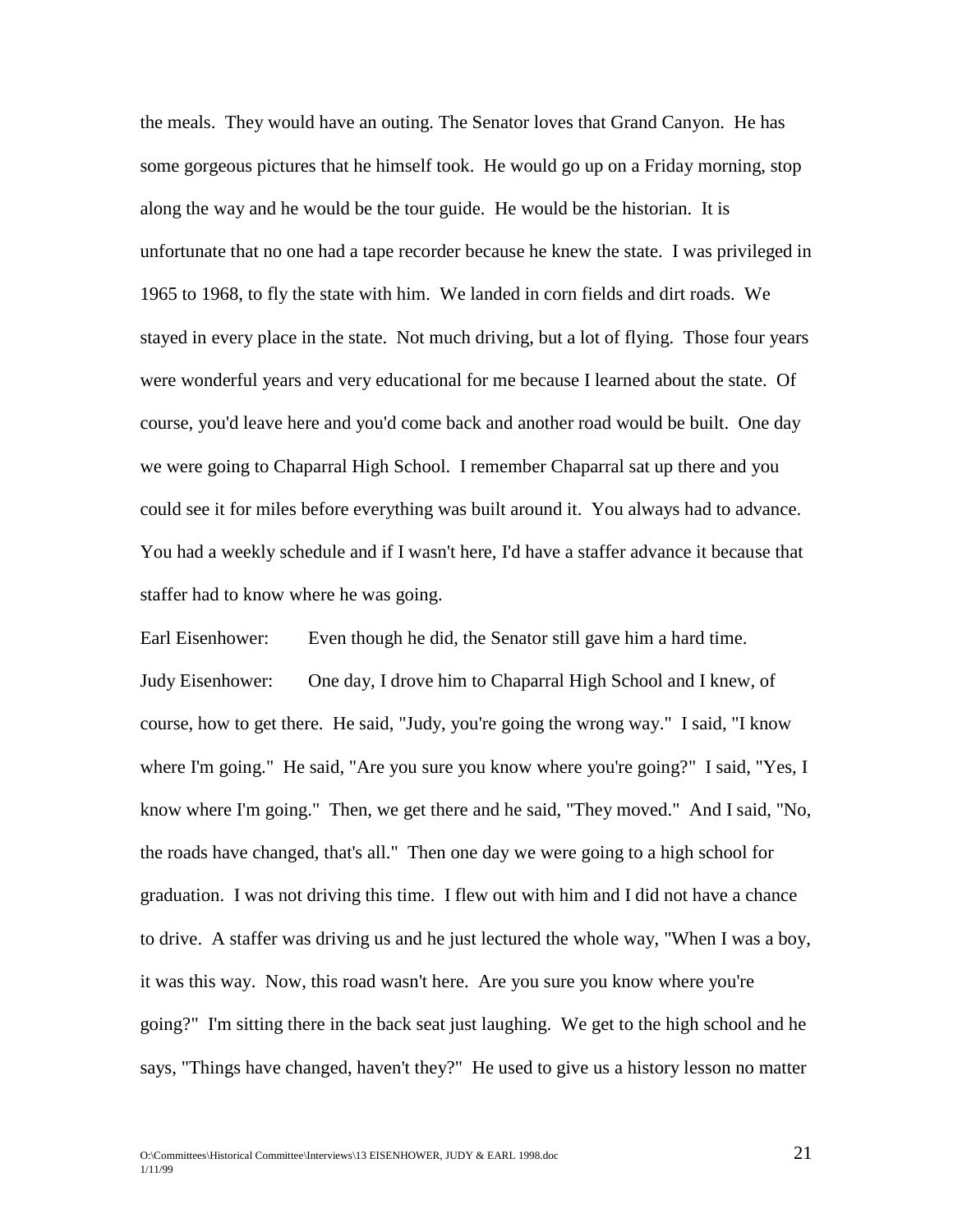where we drove. We were driving to the Scottsdale airport and it would be a history lesson about the Thunderbird pilots and what they did in those days during World War II. It was just fascinating. He should have been a history teacher because he loved the state so much. That and politics, but he wasn't the politician that we have today. We had, anyone coming from Arizona to Washington. We didn't care if he was a Republican or Democrat, the Governor, whatever. If the Governor was in Washington, he, himself, (Goldwater) would take that Governor and introduce him to the Senate Committee. Bruce Babbitt was one. We didn't care if he was a Republican or Democrat. He was Governor. He treated him as from my state, Arizona. Goldwater put this state on the map. In 1964, there was nothing here. After that, it seemed like the gates opened. Maybe we should close them now. He loved this state. If you go to his home, you have this beautiful view of the valley. He would talk about when he was a boy in downtown Phoenix and he would point out the window. He always liked the Praying Monk. He could see that from his kitchen. No matter where you were in that house, you had a view. Everything was glass. He gave away land on Lincoln.

Ann Townsend: What do you think will happen to the home? Do you think it will become a place for visitors? Should it be historically preserved?

Earl Eisenhower: No.

Judy Eisenhower: No.

Ann Townsend: We have taken up a lot of your time. It has just been wonderful. Any final things you want to say?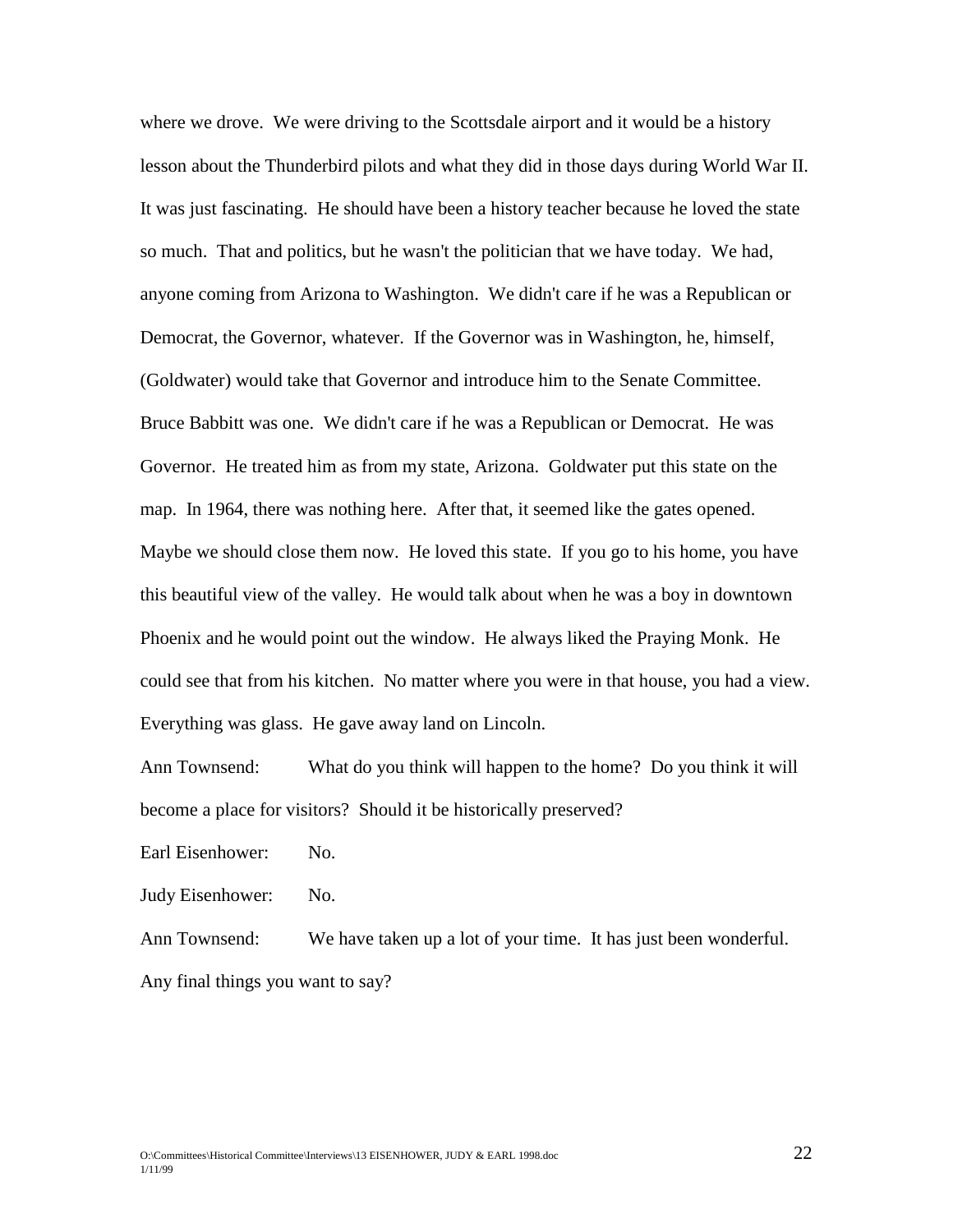Judy Eisenhower: As far as Paradise Valley is concerned, I just hope they don't go wrecking it in trying to be another Scottsdale. What is unique about Paradise Valley is the one house per acre, and not wreck the mountains.

Joan Horne: You know about the Mummy Mountain Preservation Trust and funding for that is going pretty well. I know a number of them and have spoken to some. Judy Eisenhower: You have one on the Board who is a relatively new resident of Paradise Valley. We happen to know him very well. I wasn't there but I heard that a remark was made to the effect that we don't need one house per acre. You need to talk to him about that.

Earl Eisenhower: The one thing I have seen over the years, not just in Paradise Valley but it's in Scottsdale, in Phoenix and other communities around here, is the gated community. I have a real problem with those mainly for the fact that if you're going to have a community, you have to have neighborhoods in it. A gated community isolates people. Plus the fact, when you drive down some of the streets; it's like a canyon; you're between walls. You don't have the feeling of open space. I have a real problem with gated communities. You have to have walls to have gated communities. I feel that it isolates and cuts people off.

Joan Horne: It's the times we live in though.

Ann Townsend: The sad thing is that people are living under a delusion because they think they're safe. I know the police have told us that with the gated communities, criminals could come from the back and jump over the walls.

Earl Eisenhower: In the gated community near the Town Hall, several years ago, they went in and stole everything.